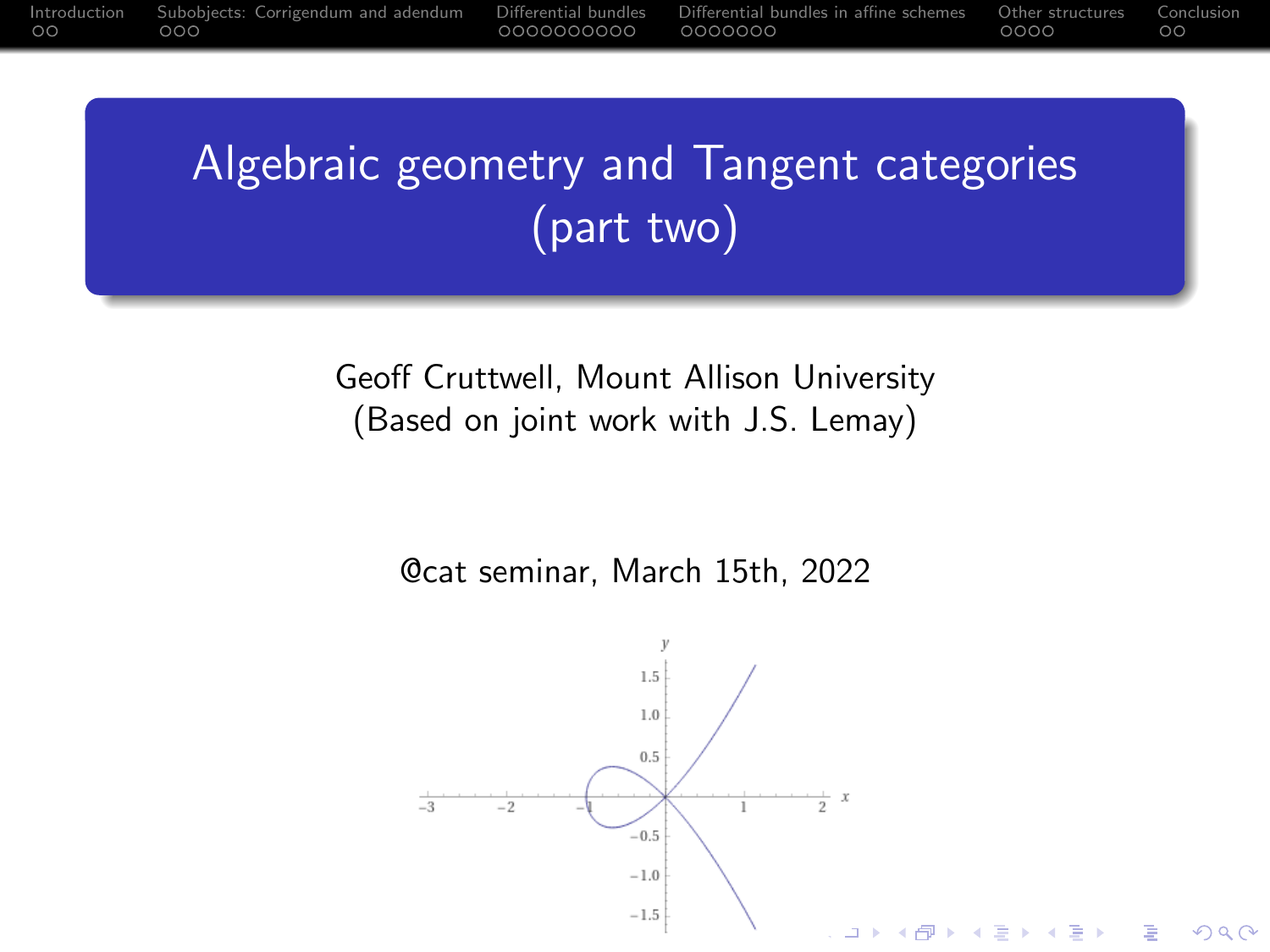<span id="page-1-0"></span>

| $\bullet$ 0 000 $\bullet$ | <b>Introduction</b> Subobiects: Corrigendum and adendum Differential bundles Differential bundles in affine schemes Other structures Conclusion<br>the contract of the contract of the contract of | $\overline{0}$ 0000000000 0000000 $\overline{1}$ | noon oo |  |
|---------------------------|----------------------------------------------------------------------------------------------------------------------------------------------------------------------------------------------------|--------------------------------------------------|---------|--|
|                           | <b>Erom</b> last time                                                                                                                                                                              |                                                  |         |  |

## From last time...

**Main idea:** looking at the tangent category structure of

(affine schemes over  $R$ ) =  $cAlg_R^{op}$ 

where recall:

- $\bullet$  A tangent category is a category  $\mathbb X$  where each object has an associated "tangent bundle", represented axiomatically by an endofunctor  $T : \mathbb{X} \to \mathbb{X}$  equipped with certain natural transformations
- The canonical example is  $X =$  smooth manifolds, where  $TM =$  tangent bundle of M
- We're focusing on  $\mathbb{X} = c \mathcal{A} \mathcal{I}^{op}_{R}$  where

 $TA :=$  Symmetric A-algebra of (Kahler differentials of A over R)

For example, if  $A = R[x, y]/(y^2 - x^3 - x^2)$ ,

$$
TA = A[x, y, dx, dy]/(y^2 - x^3 - x^2, 2ydy - 3x^2xdx - 2xdx)
$$

**KORKAR KERKER SAGA**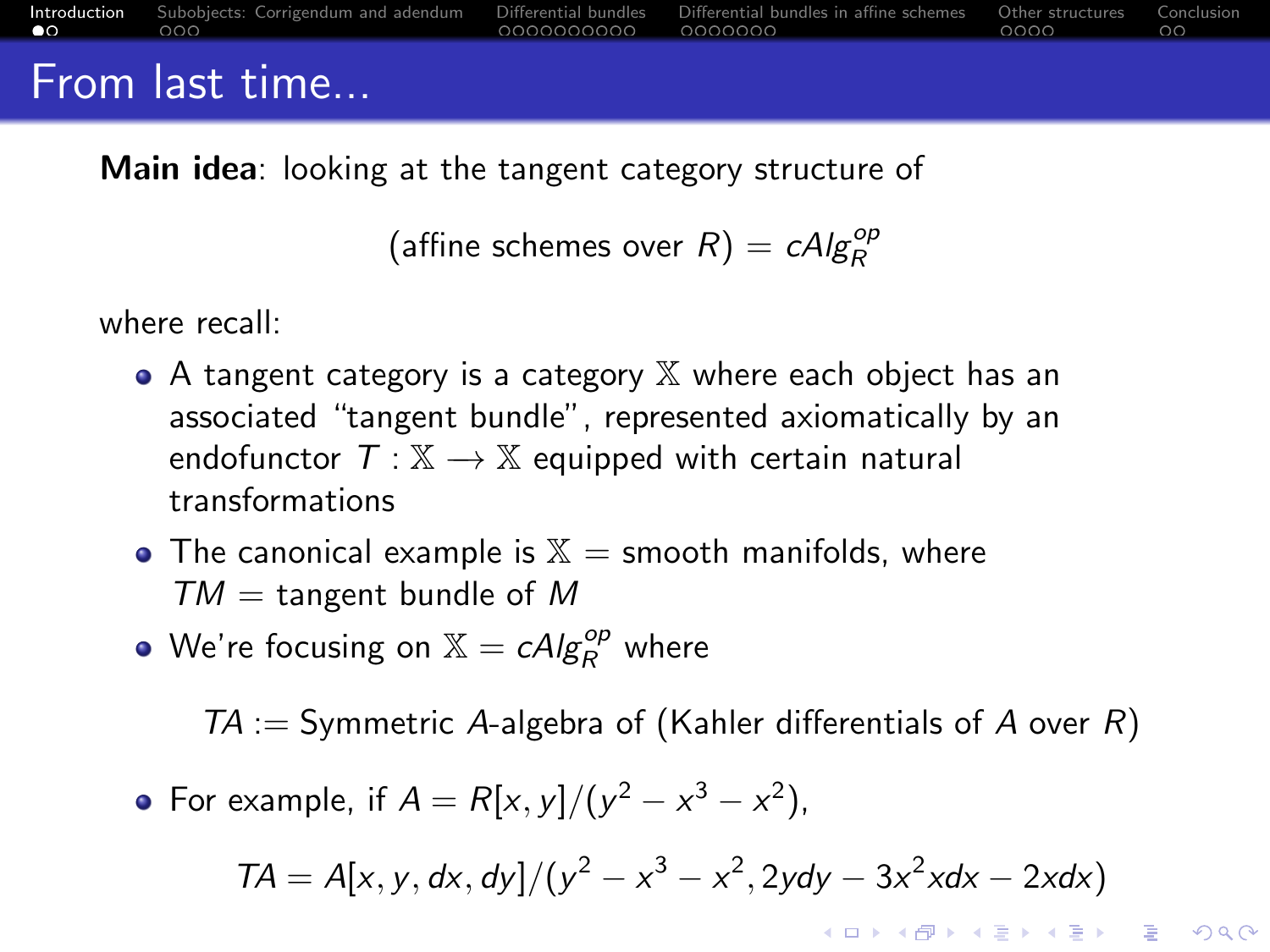<span id="page-2-0"></span>

| $\Omega$ and $\Omega$ | Introduction Subobiects: Corrigendum and adendum Differential bundles Differential bundles in affine schemes Other structures Conclusion<br>റററ<br><u> La componente de la componente de la componente de la componente de la componente de la componente de la compo</u> |  | nnnn nn |  |
|-----------------------|---------------------------------------------------------------------------------------------------------------------------------------------------------------------------------------------------------------------------------------------------------------------------|--|---------|--|
| Today                 |                                                                                                                                                                                                                                                                           |  |         |  |

In any tangent category, one can define many analogs of ideas from differential geometry. What do these look like in this example?

- Today we'll focus on differential objects and differential bundles (the analogs of vector spaces and vector bundles).
- We'll also take a quick look at vector fields and de Rham cohomology.
- However, first I need to start with a quick corrigendum and addendum. Last time I stated that in  $cAlg_R^{op}$ ,

quotients of algebras  $=$  inclusions of sub varieties/schemes

which is definitely not true: quotients are only *some* of the inclusions.

Finally, even if you don't particularly care about algebraic geometry or tangent categories, we'll see a result which is of independent interest: a characterization of the opposite of the category of R-modules.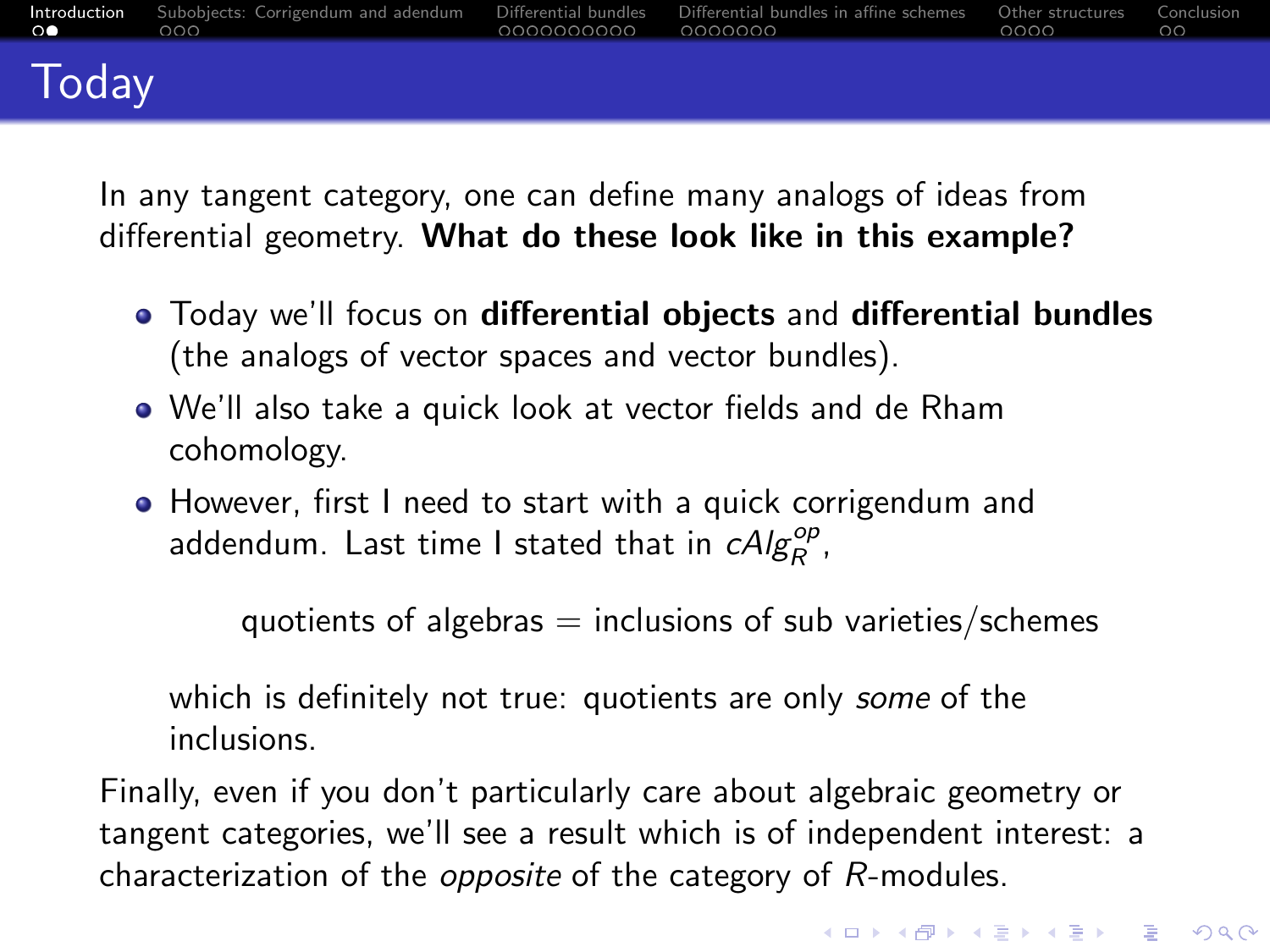<span id="page-3-0"></span>Quotients give important examples of subobjects in  $\mathit{cAlg}^{\mathit{op}}_R$  , but they are not all of them.

- Another very important class of subobjects are **localizations**.
- Recall that the localization of a ring/algebra  $A$  at a multiplicative set  $S$ ,  $A[S^{-1}]$ , adds inverses for every element of  $S$ .
- For example, if S is the multiplicative set generated by x in  $R[x]$ ,  $R[x][S^{-1}] = R[x, x^{-1}]$  is the ring of Laurent polynomials (in which all powers of  $x$  are invertible).
- For any S, the canonical algebra map  $A \to A[S^{-1}]$  is an epimorphism (!), hence a monomorphism  $A[S^{-1}] \to A$  in  $\mathcal{C}Alg^{\mathcal{O}p}_R$ .

**KORKAR KERKER ST VOOR** 

What do these subobjects look like?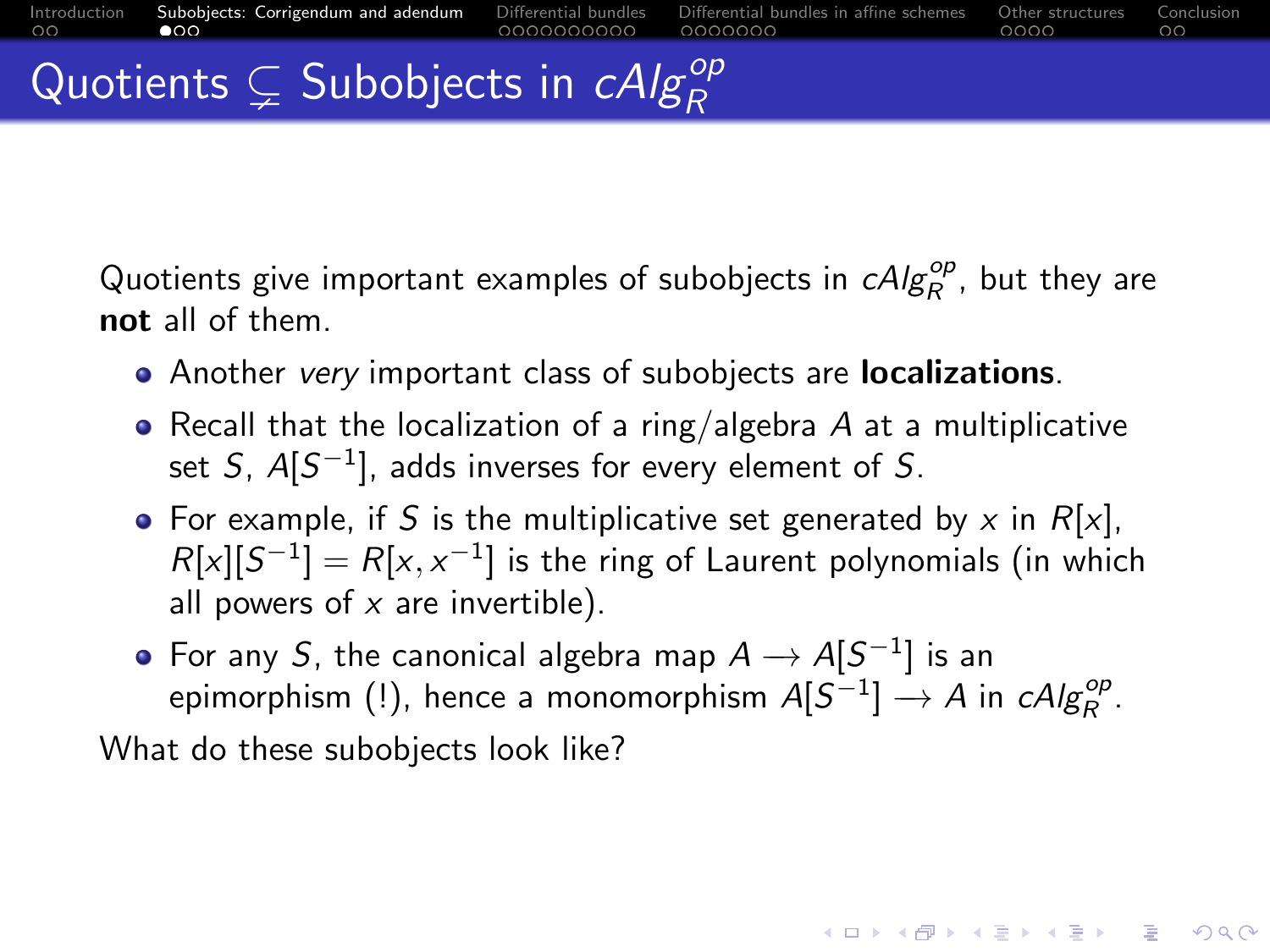## <span id="page-4-0"></span>[Introduction](#page-1-0) [Subobjects: Corrigendum and adendum](#page-3-0) Differential [Differential bundles](#page-6-0) in affine schemes [Other structures](#page-23-0) [Conclusion](#page-27-0)<br>On the Suborg structures Conclusion Schemen structures Conclusion in the structure structures Localization examples

We saw that the (categorical) points of taking  $\mathbb{R}[x, y]$  and quotienting by the ideal generated by  $y^2-x^3-x^2$  are the solutions to  $y^2-x^3-x^2=0$ :



What happens if instead we localize  $\mathbb{R}[x, y]$  at the multiplicative set S generated by  $y^2 - x^3 - x^2$ ?

Now its categorical points in  $\mathit{cAlg}_{\mathbb{R}}^{\mathit{op}}$ are  $\mathit{cAlg}_{\mathbb{R}}$  maps

$$
\mathbb{R}[x,y][S^{-1}] \to \mathbb{R}
$$

- Again, such a map is determined by where it sends  $x$  and  $y$ , with now the only restriction being that wherever  $x$  and  $y$  get sent,  $y^2 - x^3 - x^2$  must be *invertible*.
- So since our base is a field, this set is  $\{(x, y) : y^2 x^3 x^2 \neq 0\}$ , ie., everything *not* on the above variety!

So w[e](#page-3-0) ca[n](#page-2-0) think of lo[c](#page-5-0)alizations as giving *open* s[ub](#page-3-0)[obj](#page-5-0)e[cts](#page-4-0) [i](#page-5-0)n  $cAlg^{\mathsf{op}}_{\mathbb R}$  $cAlg^{\mathsf{op}}_{\mathbb R}$  $cAlg^{\mathsf{op}}_{\mathbb R}$  $cAlg^{\mathsf{op}}_{\mathbb R}$  $cAlg^{\mathsf{op}}_{\mathbb R}$  $cAlg^{\mathsf{op}}_{\mathbb R}$  [.](#page-6-0)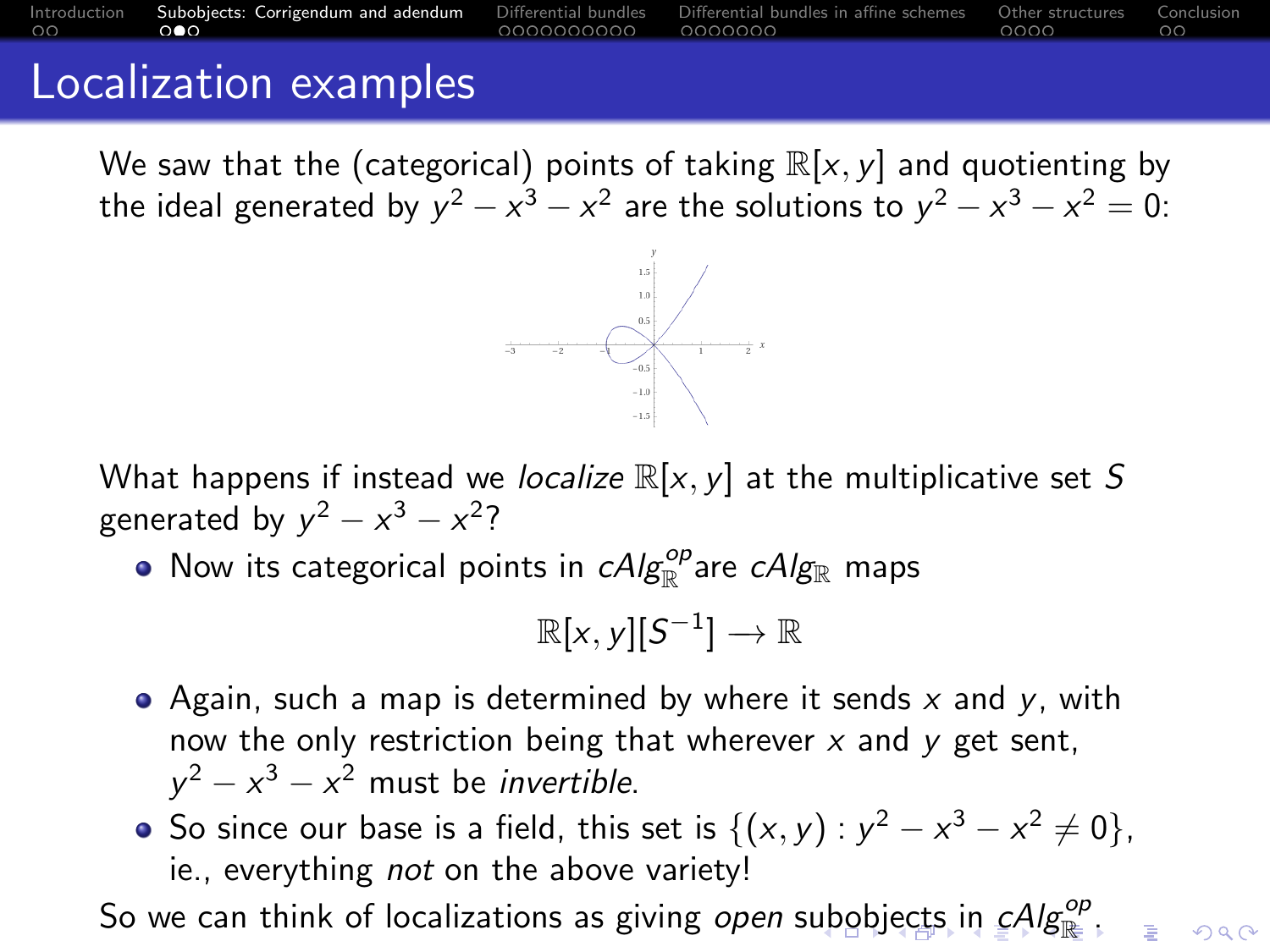And in fact thinkig of localizations as open subsets works exactly as one would hope with the tangent bundle:

<span id="page-5-0"></span>[Introduction](#page-1-0) [Subobjects: Corrigendum and adendum](#page-3-0) [Differential bundles](#page-6-0) [Differential bundles in affine schemes](#page-16-0) [Other structures](#page-23-0) [Conclusion](#page-27-0)

Recall that for U an open subset of  $\mathbb{R}^n$ ,  $TU = U \times \mathbb{R}^n$ ; that is,



is a pullback (in smooth manifolds).

Localizations and tangent bundles

 $\bullet$  The same is true for localizations: if S is a multiplicative subset of A, then



 $000$ 

is a pullback (in affine schemes  $= c A/g_R^{op}$ ).

That is, tangent vectors at any point of an open subset are exactly the tangent vectors from the space in which [it](#page-4-0)s [c](#page-6-0)[o](#page-4-0)[nt](#page-5-0)[ai](#page-6-0)[n](#page-2-0)[e](#page-3-0)[d](#page-5-0)[.](#page-6-0) $x = 1$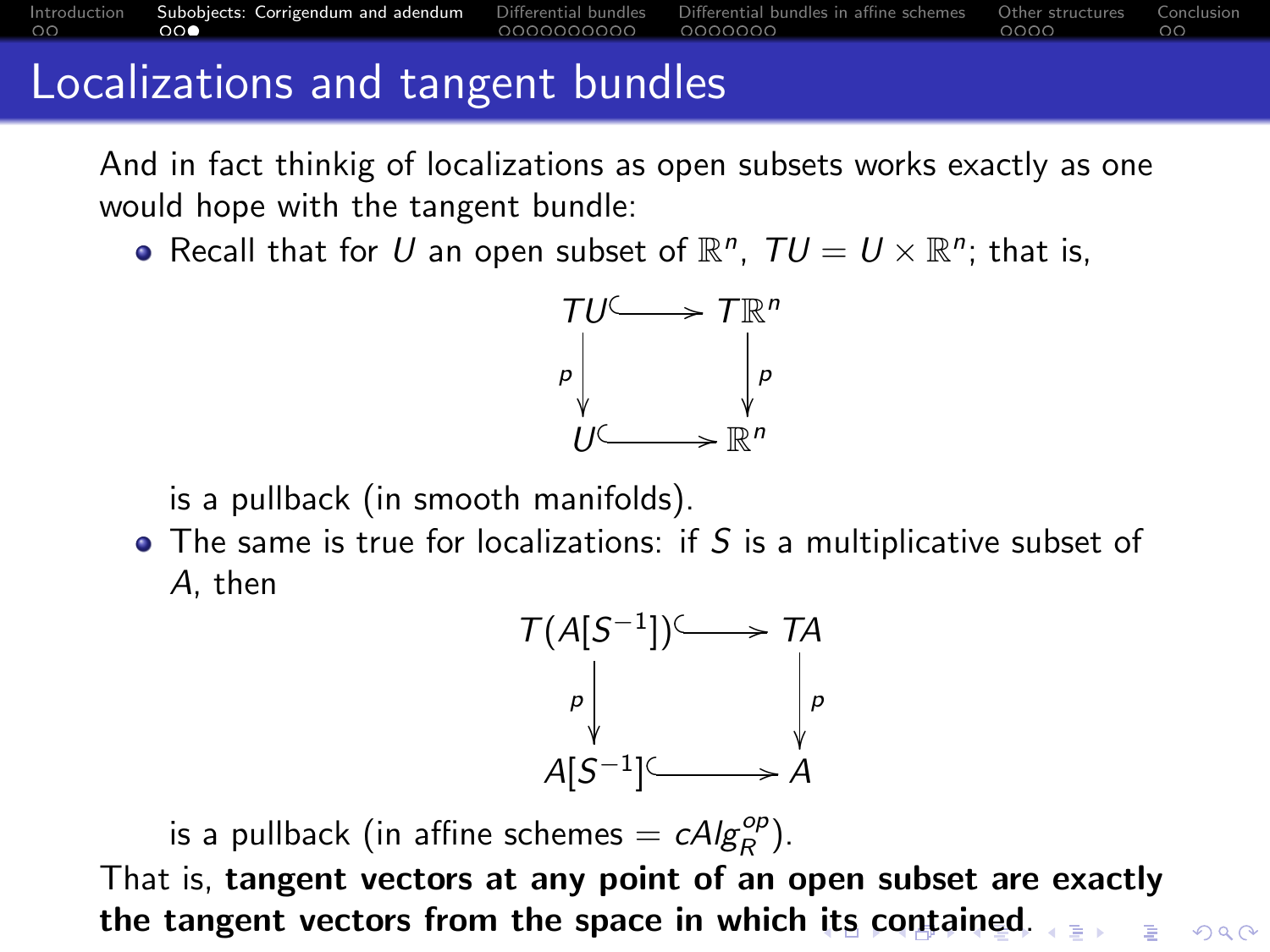### <span id="page-6-0"></span>Vector spaces/bundles in a tangent category?

How can we talk about vector spaces and more generally vector bundles in a tangent category?

- The axioms do not assume any "object of scalars" (seemingly necessary for vector spaces).
- The axioms do not assume any "open subsets" (seemingly necessary for the local triviality of vector bundles).

**KORKARYKERKER POLO** 

However, we shall see that we can characterize both vector spaces and vector bundles by canonical "lift" maps to their tangent bundles.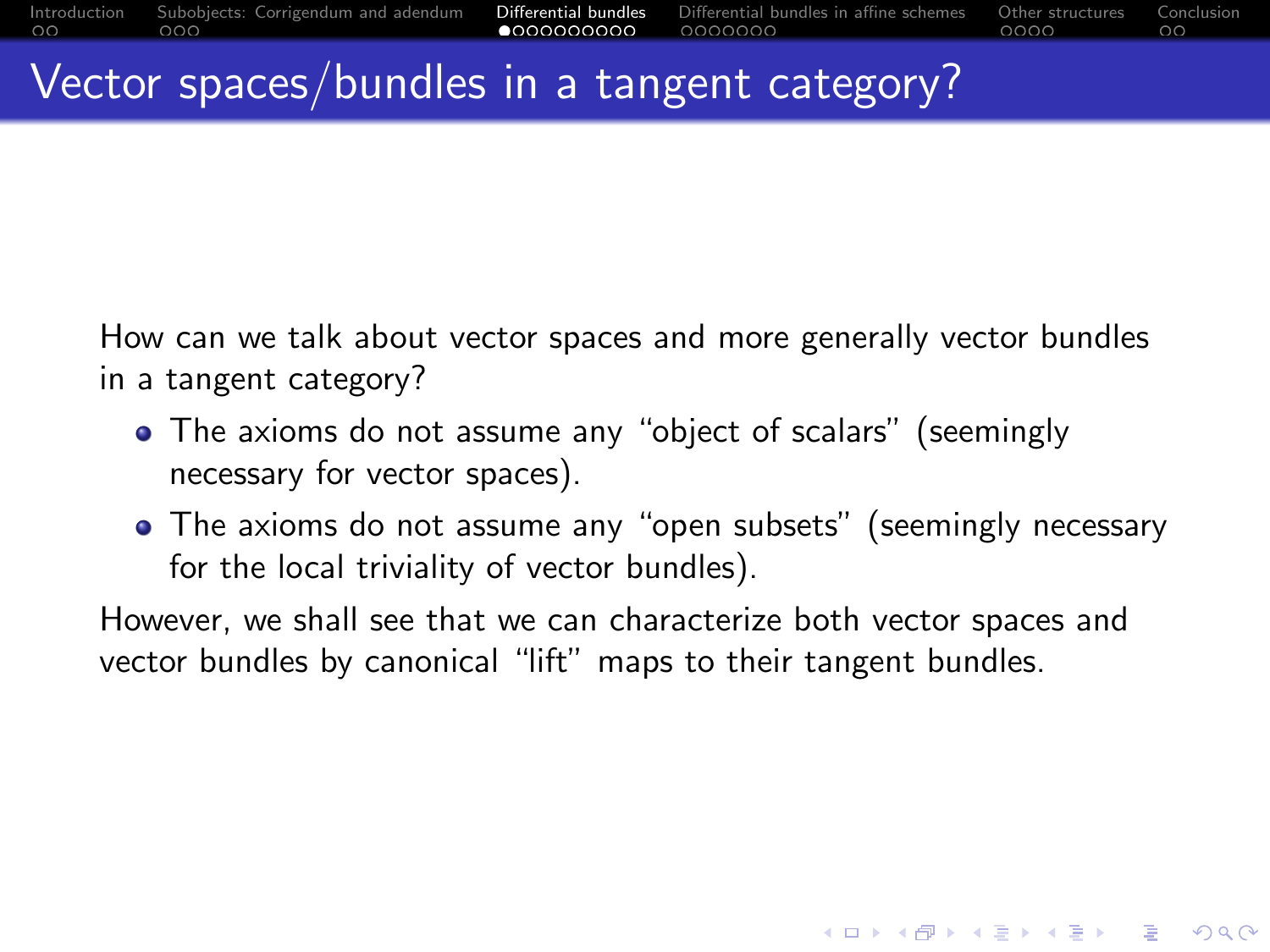<span id="page-7-0"></span>

|  | Introduction Subobiects: Corrigendum and adendum <b>Differential bundles</b> Differential bundles in affine schemes Other structures Conclusion | ∩●∩∩∩∩∩∩∩ ∩∩∩∩∩∩ | nnnn - I | ററ |
|--|-------------------------------------------------------------------------------------------------------------------------------------------------|------------------|----------|----|
|  | Vector spaces I: lift map $\lambda$                                                                                                             |                  |          |    |

What special properties does a vector space  $V$  have in the tangent category of smooth manifolds?

• It has a zero and an addition; that is, there are maps

$$
\zeta: 1 \to V, \sigma: V \times V \to V
$$

so that  $(V, \zeta, \sigma)$  is a commutative monoid.

• More importantly, however, every  $v \in V$  gives a unique tangent vector  $\lambda(v)$  at 0, and all tangent vectors at 0 are of this form.

$$
\downarrow^{\left(\left\{3,3\right\}\right)}
$$

**KORKARYKERKER POLO** 

• This gives a map  $\lambda : E \to TE$ .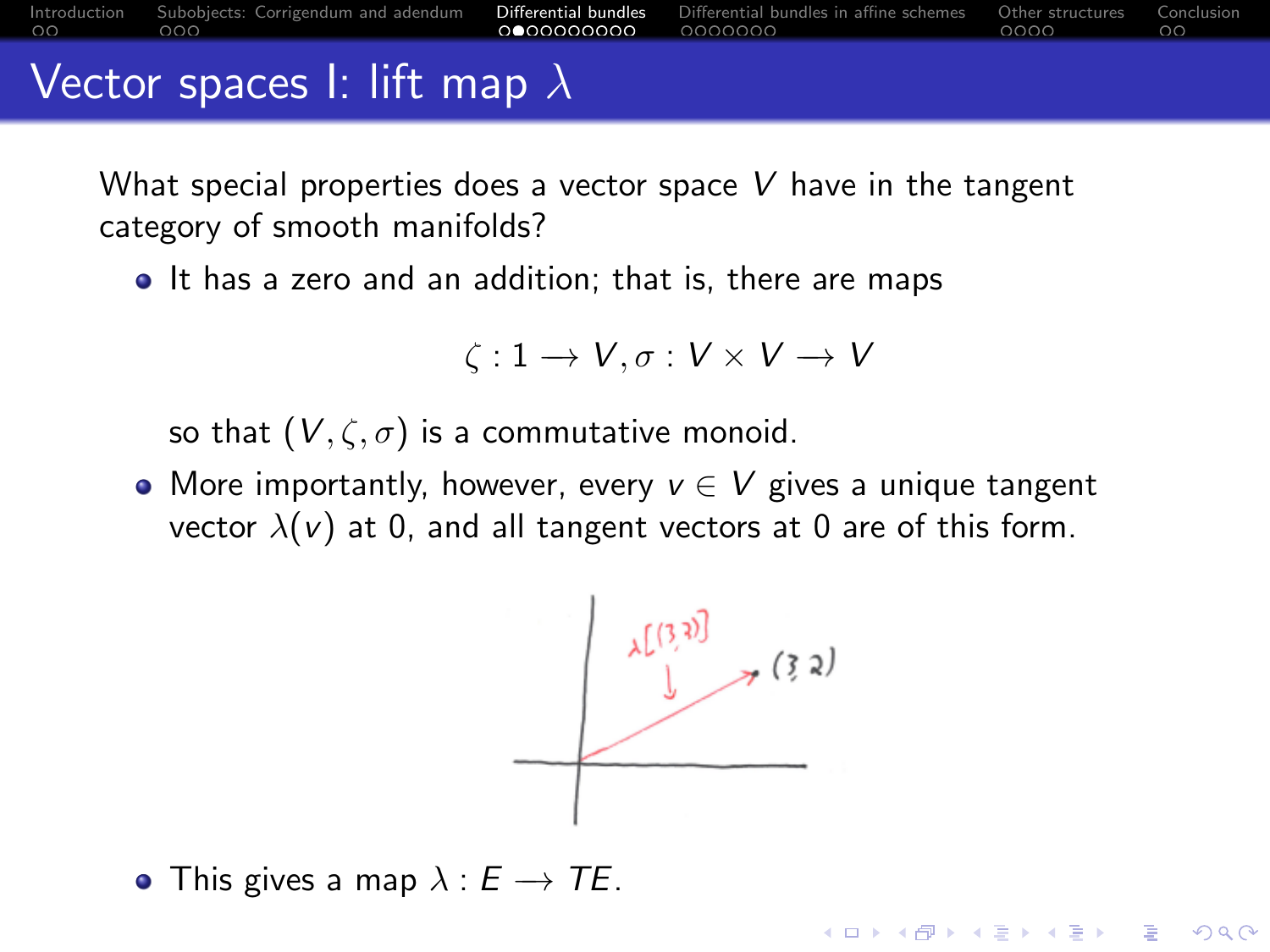<span id="page-8-0"></span>[Introduction](#page-1-0) [Subobjects: Corrigendum and adendum](#page-3-0) [Differential bundles](#page-6-0) [Differential bundles in affine schemes](#page-16-0) [Other structures](#page-23-0) [Conclusion](#page-27-0)

## Vector spaces II: lift map  $\mu$

More generally, for any  $v \in V$ , every tangent vector at v is uniquely represented by some  $v' \in V$ ; this gives an isomorphism

$$
\mu: E \times E \to TE
$$



- $\lambda$  is a special case of  $\mu$ :  $\lambda(\nu) = \mu(0, \nu)$ .
- But in fact  $\mu$  can also be constructed from  $\lambda$  via

$$
\mu = \langle \pi_0 0, \pi_1 \lambda \rangle \mathcal{T}(\sigma)^1
$$

• Our definition of "vector space" will assume a  $\lambda$  and construct  $\mu$ from it as above (axioms are easier to state using  $\lambda$  instead of  $\mu$ ). <sup>1</sup>Writing composition in diagrammatic order.**KORKARYKERKER POLO**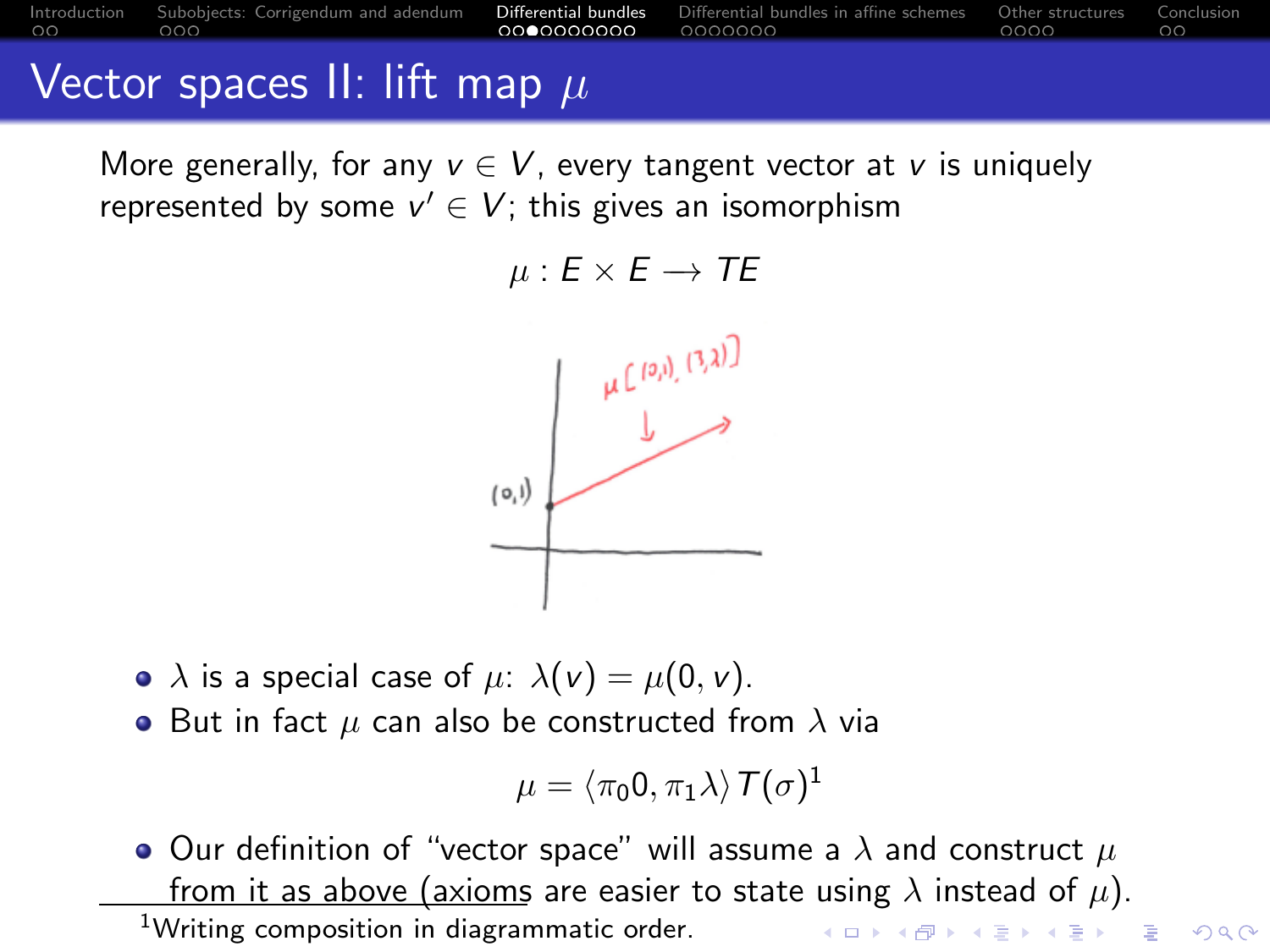<span id="page-9-0"></span>

| nn nnn | Introduction Subobiects: Corrigendum and adendum <b>Differential bundles</b> Differential bundles in affine schemes Other structures Conclusion |  | nnnn - I | - ററ |
|--------|-------------------------------------------------------------------------------------------------------------------------------------------------|--|----------|------|
|        | Differential objects                                                                                                                            |  |          |      |

Assume  $(X, T)$  is a tangent category with finite products which are preserved by T.

#### Definition

A differential object consists of a commutative monoid  $(A, \zeta, \sigma)$ together with a "lift" map  $\lambda : E \rightarrow TE$  (satisfying various coherences with the tangent structure) and such that

$$
E \times E \xrightarrow{\mu := \langle \pi_0 0, \pi_1 \lambda \rangle T(\sigma)} TE
$$

is an isomorphism.

Note: This is a alternative axiomatization to the one presented in (Cockett and Cruttwell, 2014).

#### Example

In  $X =$  smooth manifolds, differential objects  $=$  vector spaces.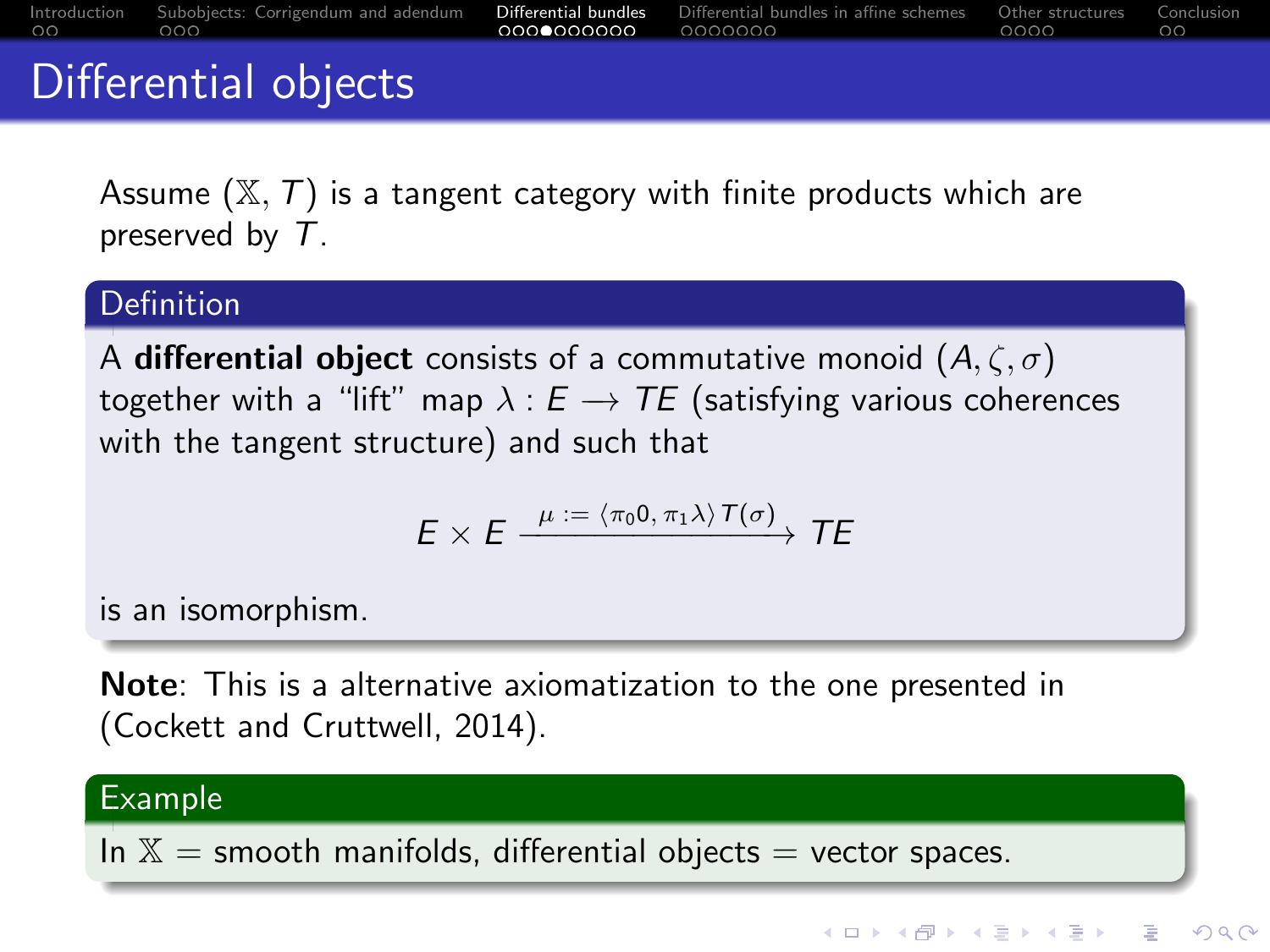<span id="page-10-0"></span>

| nn nnn | Introduction Subobiects: Corrigendum and adendum <b>Differential bundles</b> Differential bundles in affine schemes Other structures Conclusion |  | nooo a | - ററ |
|--------|-------------------------------------------------------------------------------------------------------------------------------------------------|--|--------|------|
|        | Voctor bundles L                                                                                                                                |  |        |      |

## Vector bundles I

A vector bundle is a map  $q : E \rightarrow M$  such that each fibre

$$
q^{-1}(m) = \{e \in E : q(e) = m\}
$$

is a vector space (plus a local triviality condition).



- The addition and zero in each fibre can be represented as asking for a commutative monoid in  $X/M$ .
- In particular, this gives a section  $\zeta : M \to E$  of q, and a "fibred addition"  $\sigma$  :  $E \times_M E \rightarrow E$ . **KORKAR KERKER SAGA**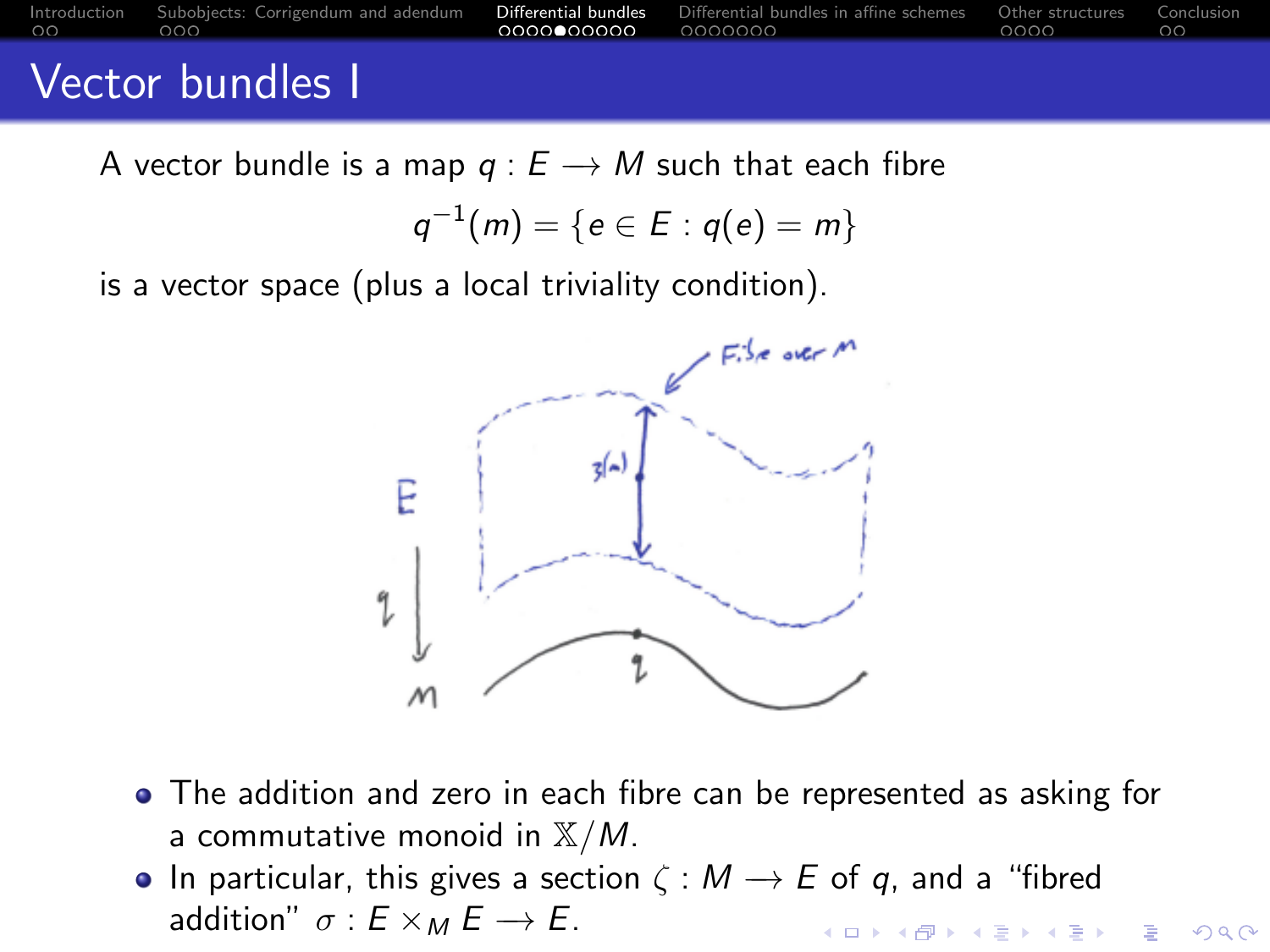<span id="page-11-0"></span>

A vector bundle will again have lift maps

$$
\lambda: E \to TE \text{ and } \mu: E \times_m E \to TE.
$$

The only difference is that not all TE will be in the image of  $\mu$ : eg., w is not in the image of  $\mu$ :



But we can recognize which ones should be in the image of  $\mu$ : they are exactly the **vertical** tangent vectors: those w for which  $T(q)(w) = 0$ (they "cast no shadow").イロト イ押ト イヨト イヨト B

 $QQ$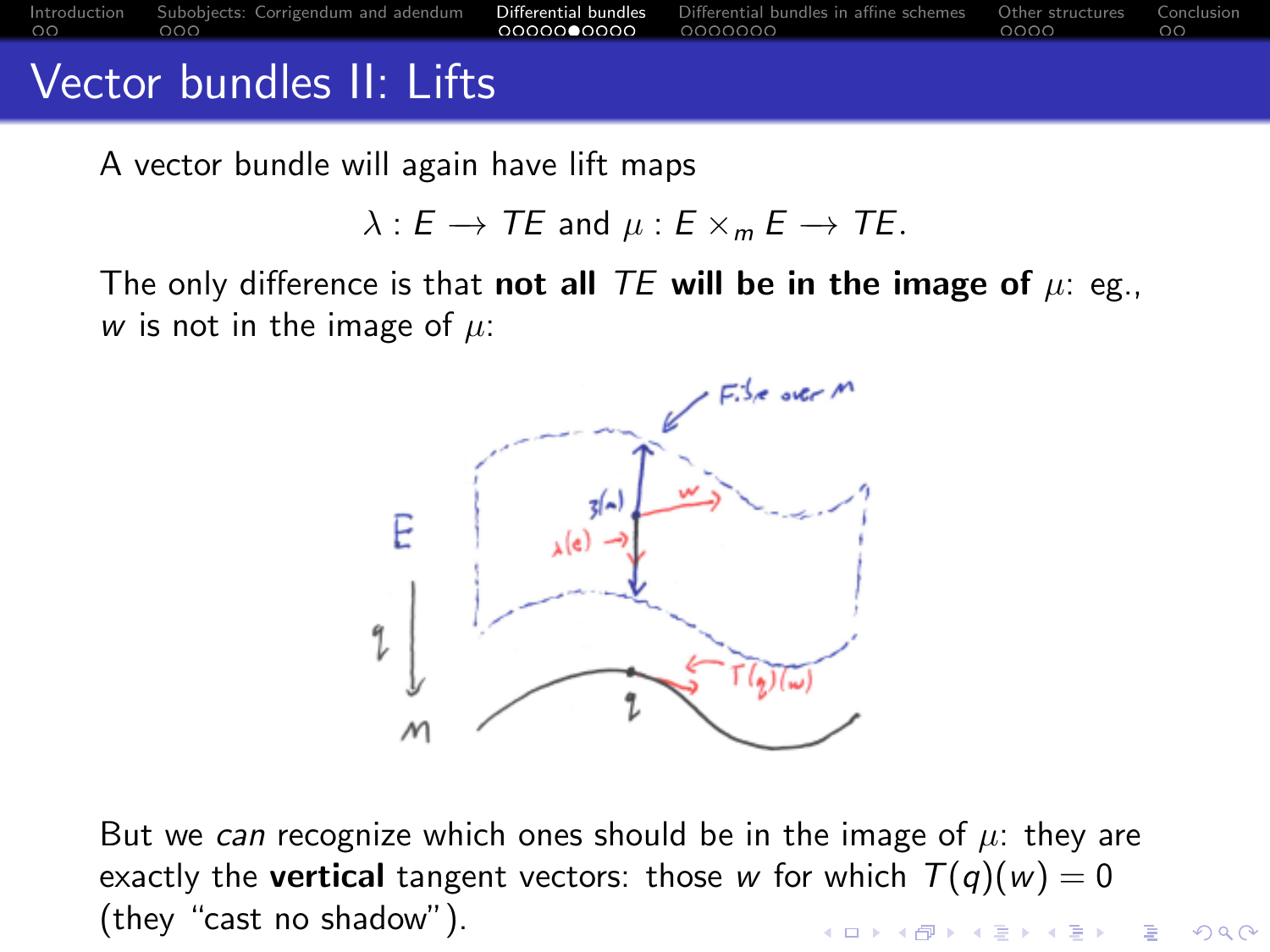<span id="page-12-0"></span>

| $\sim$ $\sim$ |                                                                                                                                                 |                                               |  |
|---------------|-------------------------------------------------------------------------------------------------------------------------------------------------|-----------------------------------------------|--|
| nn nnn        | Introduction Subobiects: Corrigendum and adendum <b>Differential bundles</b> Differential bundles in affine schemes Other structures Conclusion | <b>© 0000000000 0000000 0000 0000 0000</b> 00 |  |

### Differential bundles

#### Definition (Cockett/Cruttwell 2017)

A differential bundle over M is a commutative monoid in  $X/M$ ; that is,

$$
(q: E \to M, \zeta: M \to E, \sigma: E \times_M E \to E)
$$

together with a "lift" map  $\lambda : E \rightarrow TE$  (satisfying various coherences with the tangent structure) such that if  $\mu$  is defined as

$$
E \times_{M} E \xrightarrow{\mu := \langle \pi_{0}0, \pi_{1}\lambda \rangle T(\sigma)} TE
$$

then the following diagram is a pullback:

$$
E \times_{M} E \xrightarrow{\mu} TE
$$
  
\n
$$
\pi_{0}q \downarrow \qquad \qquad \downarrow T(q)
$$
  
\n
$$
M \xrightarrow{\qquad \qquad \downarrow} T(q)
$$

(le., every vertical tangent vector is represented [by](#page-11-0) a  $(e, e') \in E \times_M E$  $(e, e') \in E \times_M E$  $(e, e') \in E \times_M E$  $(e, e') \in E \times_M E$  $(e, e') \in E \times_M E$  $(e, e') \in E \times_M E$  $(e, e') \in E \times_M E$  $(e, e') \in E \times_M E$  $(e, e') \in E \times_M E$  $(e, e') \in E \times_M E$ [.\)](#page-0-0)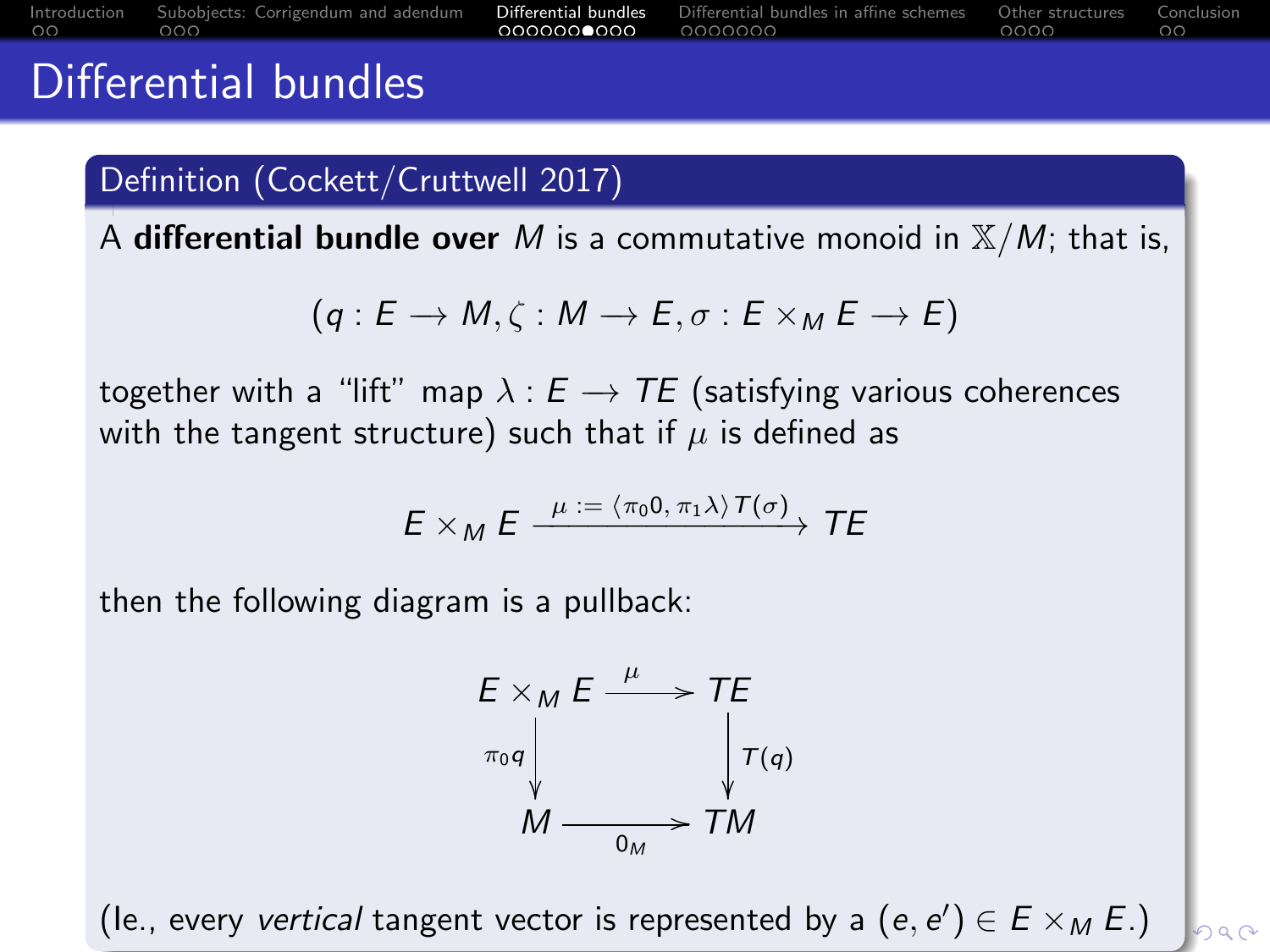[Introduction](#page-1-0) [Subobjects: Corrigendum and adendum](#page-3-0) **[Differential bundles](#page-6-0)** [Differential bundles in affine schemes](#page-16-0) [Other structures](#page-23-0) [Conclusion](#page-27-0)<br>OCOOCOO COOOCOO COOOCOO COOOCOO COOOCOO COOOCOO

## <span id="page-13-0"></span>Differential bundle properties

Differential bundles in a tangent category  $(\mathbb{X}, \mathcal{T})$  enjoy many useful properties:

- For every  $M \in \mathbb{X}$ , the tangent bundle  $p_M : TM \rightarrow M$  is a differential bundle (essentially axiomatically - the axioms ask for a lift map  $\ell:TM\to \mathcal{T}^2M...)$
- If  $q : E \to M$  is a differential bundle and



is a pullback preserved by T, then  $q': E' \to M'$  is a differential bundle.

- If  $q : E \to M$  is a differential bundle, then  $Tq : TE \to TM$  is a differential bundle.
- Differential bundles over a terminal object 1 are exactly differential objects.

There is a category of differential bundles over  $M$ , where the maps are bundle maps which preserve the lift.**KORKARYKERKER POLO**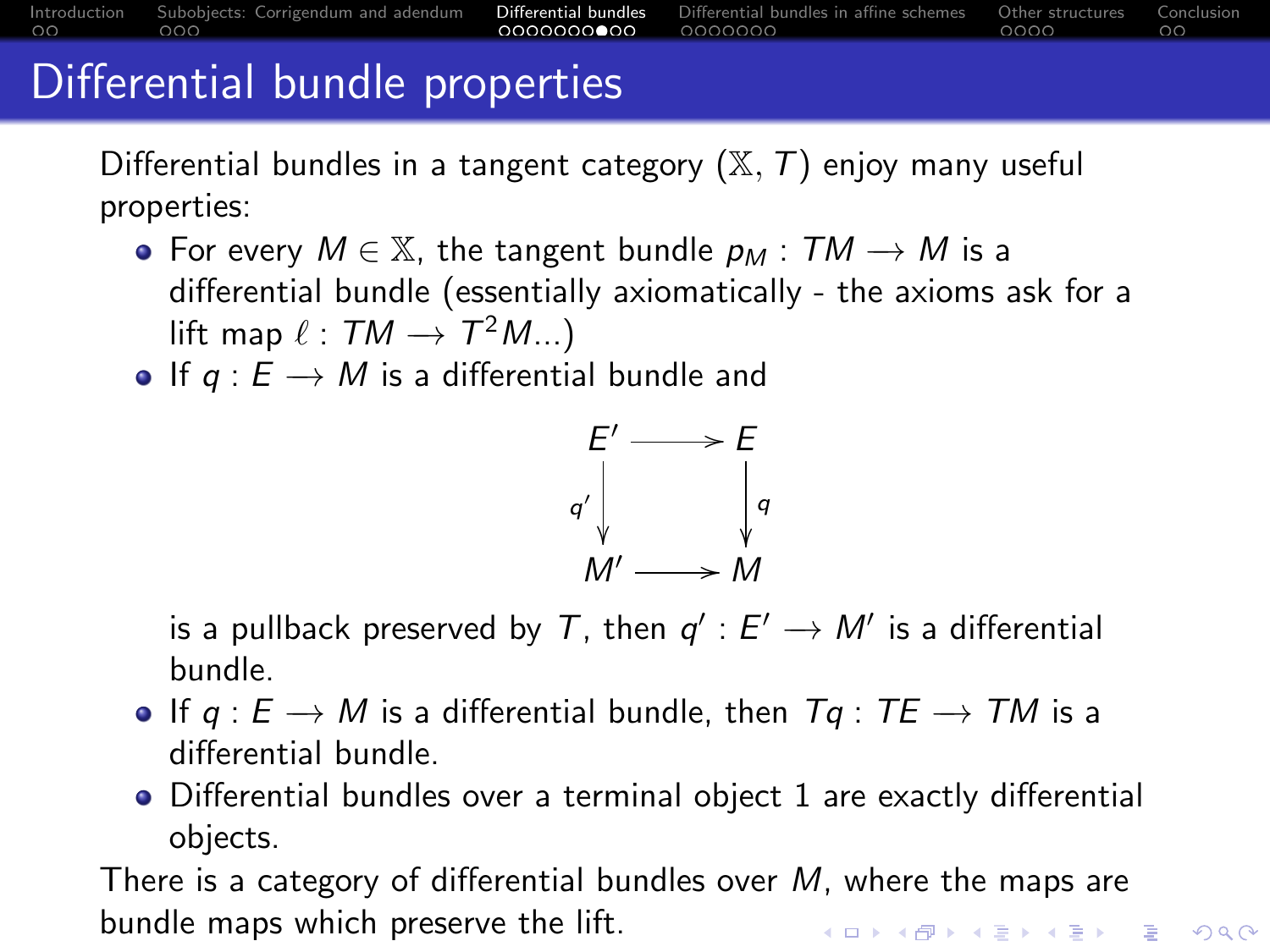<span id="page-14-0"></span>Vector bundles  $q : E \rightarrow M$  are differential bundles, but they also satisfy a local triviality condition: there is a covering of  $M$  by open sets  $\{U_i : i \in I\}$  such that for each i, there is some n so that

$$
q^{-1}(U_i) \cong U_i \times \mathbb{R}^n
$$

In 2021, Ben MacAdam showed that the implication goes the other way as well - every differential bundle in the tangent category of smooth manifolds is a (smooth) vector bundle!

- This is remarkable as it tells us that the existence of the "lift" forces not only a scalar action in each fibre (not assumed) but also the local triviality condition above.
- The maps work out as well: differential bundles maps (those preserving the lift)  $=$  vector bundle maps.
- This gives a completely new way to think about smooth vector bundles and their morphisms.

**KORKARYKERKER POLO**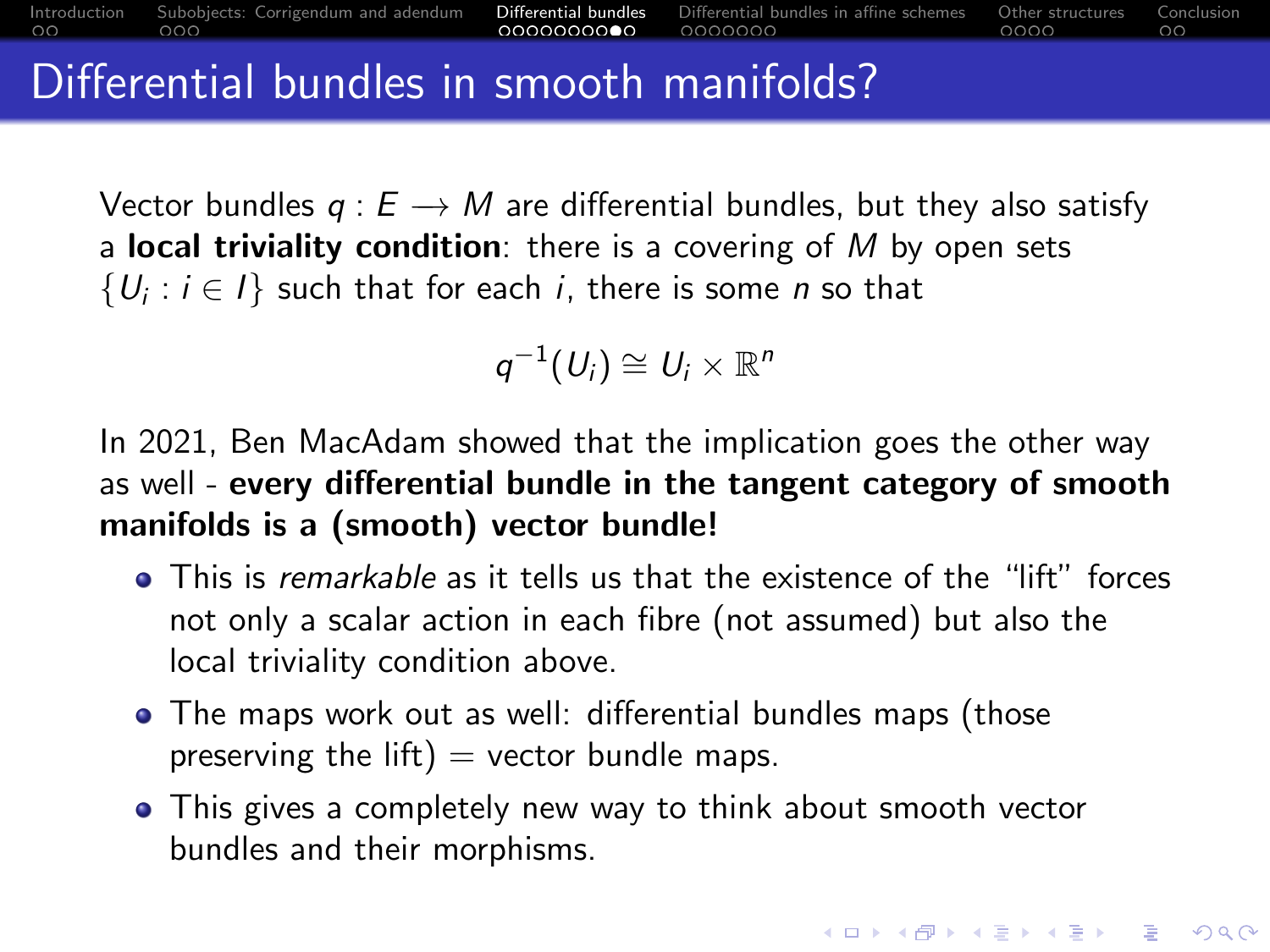<span id="page-15-0"></span>

|          | Summing up                                                                                                                                      |  |          |  |
|----------|-------------------------------------------------------------------------------------------------------------------------------------------------|--|----------|--|
| $00$ 000 | Introduction Subobiects: Corrigendum and adendum <b>Differential bundles</b> Differential bundles in affine schemes Other structures Conclusion |  | $\Omega$ |  |

So, in the tangent category of smooth manifolds:

- $\bullet$  Differential objects  $=$  Vector spaces
- Differential bundles  $=$  (Smooth) Vector bundles

Differential objects/bundles are generally very important in any tangent category.

**KORK ERKER ADAM ADA** 

So what are they in affine schemes??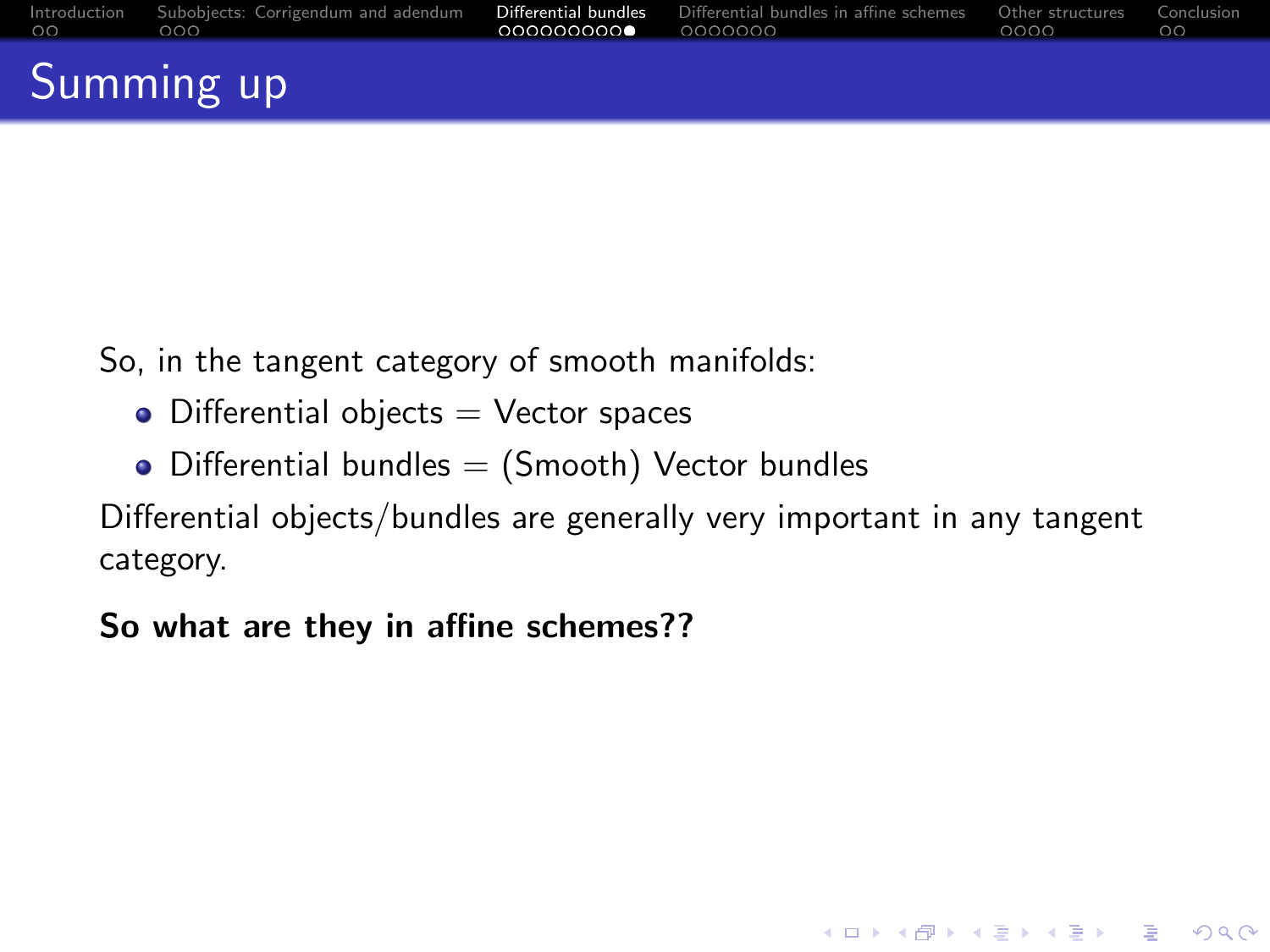<span id="page-16-0"></span>

| Tangent bundles as differential bundles |  |  |
|-----------------------------------------|--|--|
|                                         |  |  |

As a starting point, every tangent bundle is a differential bundle, so for any  $A \in \mathcal{c}Alg_R^{op}$ 

 $TA :=$  Symmetric A-algebra of (Kahler differentials of A over R)

is a differential bundle over A, with lift structure  $\lambda: \mathcal{T} A \rightarrow \mathcal{T}^2 A$  given by the algebra map  $\lambda'$  :  $\mathcal{T}^2\mathcal{A}\to \mathcal{T}\mathcal{A}$  defined by

```
a \mapsto ada \mapsto 0d^{\prime} a \mapsto 0d'da \mapsto da
```
But actually the above works for the symmetric algebra of any module over A, not just the Kahler differentials over A!

**KORKARYKERKER POLO**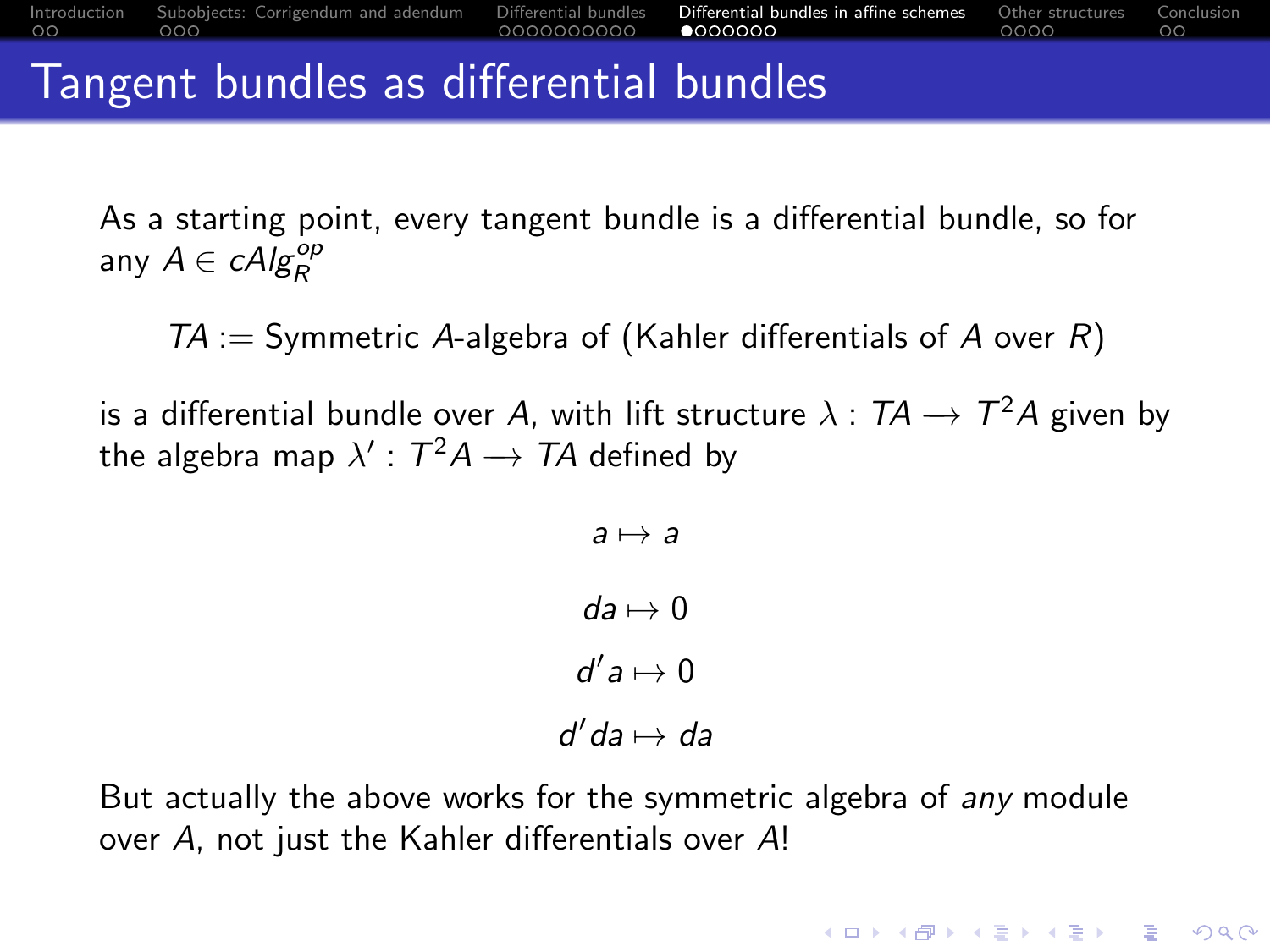<span id="page-17-0"></span>

|        | $\mathbf{A}$ and $\mathbf{A}$ and $\mathbf{A}$ are the set of $\mathbf{A}$ and $\mathbf{A}$ are the set of $\mathbf{A}$ and $\mathbf{A}$ are the set of $\mathbf{A}$ |                                                                                                                                                                                                                                     |     |
|--------|----------------------------------------------------------------------------------------------------------------------------------------------------------------------|-------------------------------------------------------------------------------------------------------------------------------------------------------------------------------------------------------------------------------------|-----|
| nn nnn | and the contract of the contract of the contract of                                                                                                                  | Introduction Subobiects: Corrigendum and adendum Differential bundles <b>Differential bundles in affine schemes</b> Other structures Conclusion<br>$\overline{0000000000}$ $\overline{0000000}$ $\overline{0000}$ $\overline{0000}$ | nn. |

### Modules as differential bundles

#### Definition

If M is an A-module, the symmetric algebra of M,  $Sym(M)$ , is the free A-algebra generated by M (so freely generated by  $a \in A$ ,  $m \in M$ ).

#### Theorem

For  $A \in \mathit{cAlg}^{\mathit{op}}_R$ , for any A-module M,  $\mathsf{Sym}(M)$  is a differential bundle over A, with lift map  $\lambda$  given by the algebra map

$$
\lambda':\, \mathcal{T}(\mathsf{Sym}(M)) \longrightarrow \mathsf{Sym}(M)
$$

defined by

$$
a \mapsto a
$$

$$
m \mapsto 0
$$

$$
da \mapsto 0
$$

$$
dm \mapsto m
$$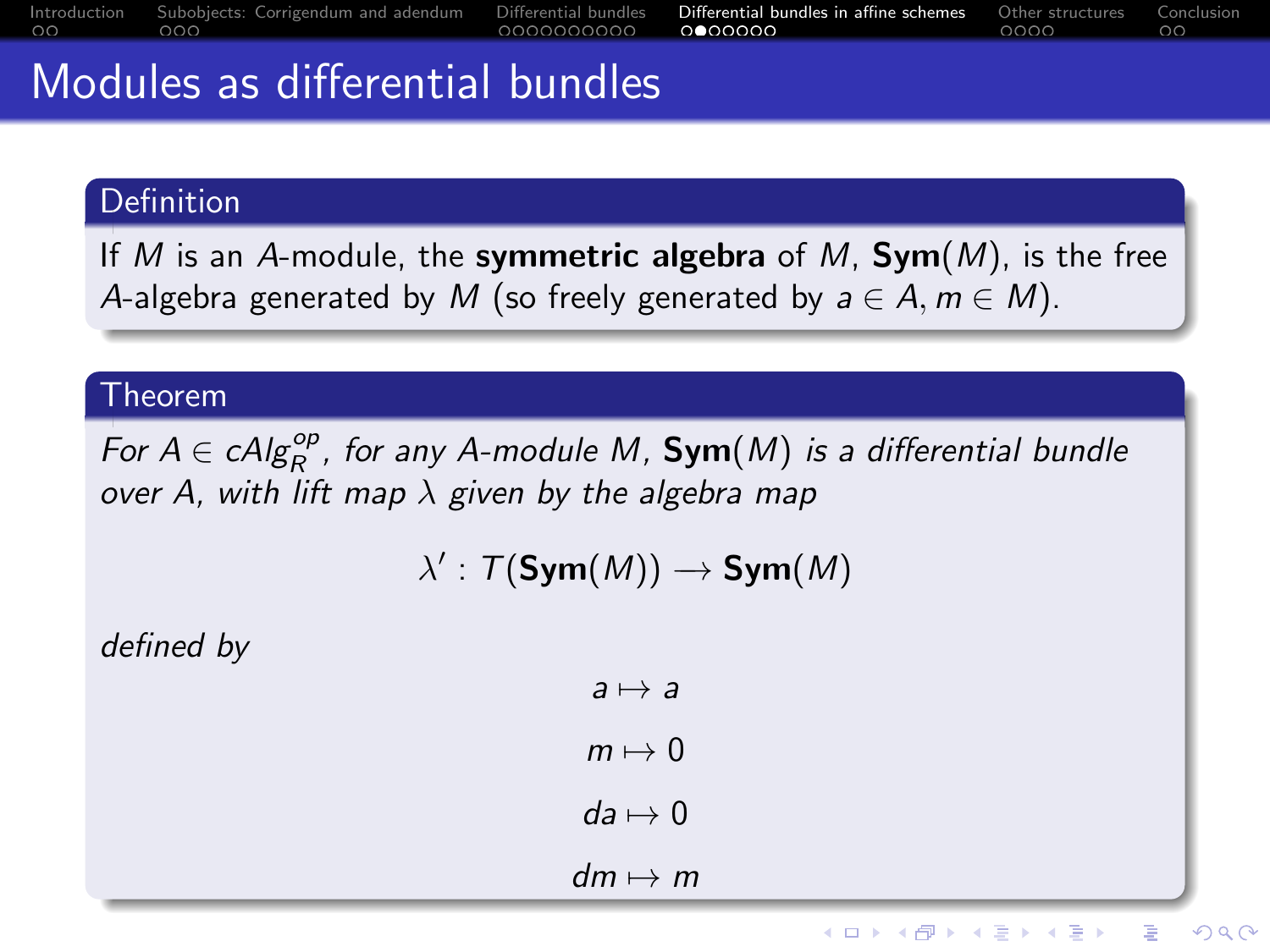<span id="page-18-0"></span>But we can go the other way as well! Given a diffential bundle  $q: E$  $\rightarrow$  A over A, its lift  $\lambda : E \rightarrow TE$  corresponds to an algebra map

 $\lambda'$  : TE  $\rightarrow$  E

where  $TE$  is generated by symbols e, de, and we define M as the image of the de's by  $\lambda'$ :

$$
M:=\mathsf{Im}_d(\lambda):=\{\lambda'(de):e\in E\}
$$

then one can show that  $M$  is indeed an A-module.

- $\bullet$  It is immediate that if you start with a module M, build its differential bundle via  $Sym$  then go back as above, you recover M.
- Conversely, if you start with a differential bundle  $E$ , build its module as above, then go back via  $Sym$ , you recover  $E$ : but this uses in a crucial way the pullback property of the lift!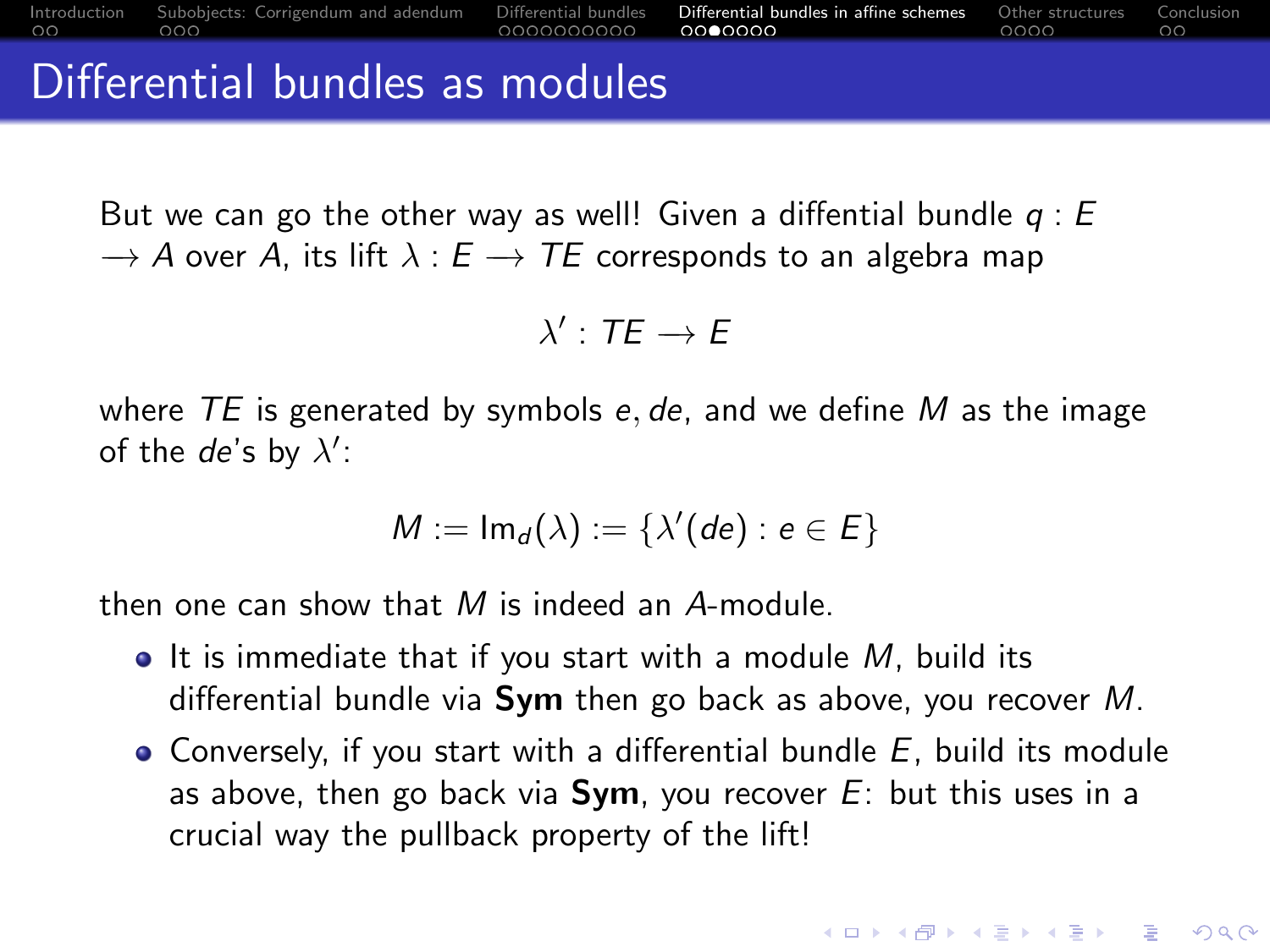### <span id="page-19-0"></span>Differential bundles and modules

So we have a bijection on objects

(Differential bundles over  $A$ )  $\Leftrightarrow$  (Modules over A)

given by

 $Sym(M) \leftarrow M$  $(E, \lambda) \Rightarrow Im_d(\lambda)$ 

**Interesting side note:** Grothendieck called the construction  $Sym(M)$ "the vector bundle associated to  $M^2$ ! This fell out of favour since the result is not something locally trivial...perhaps what he really had in mind was something like differential bundles (?).

**KORKAR KERKER ST VOOR**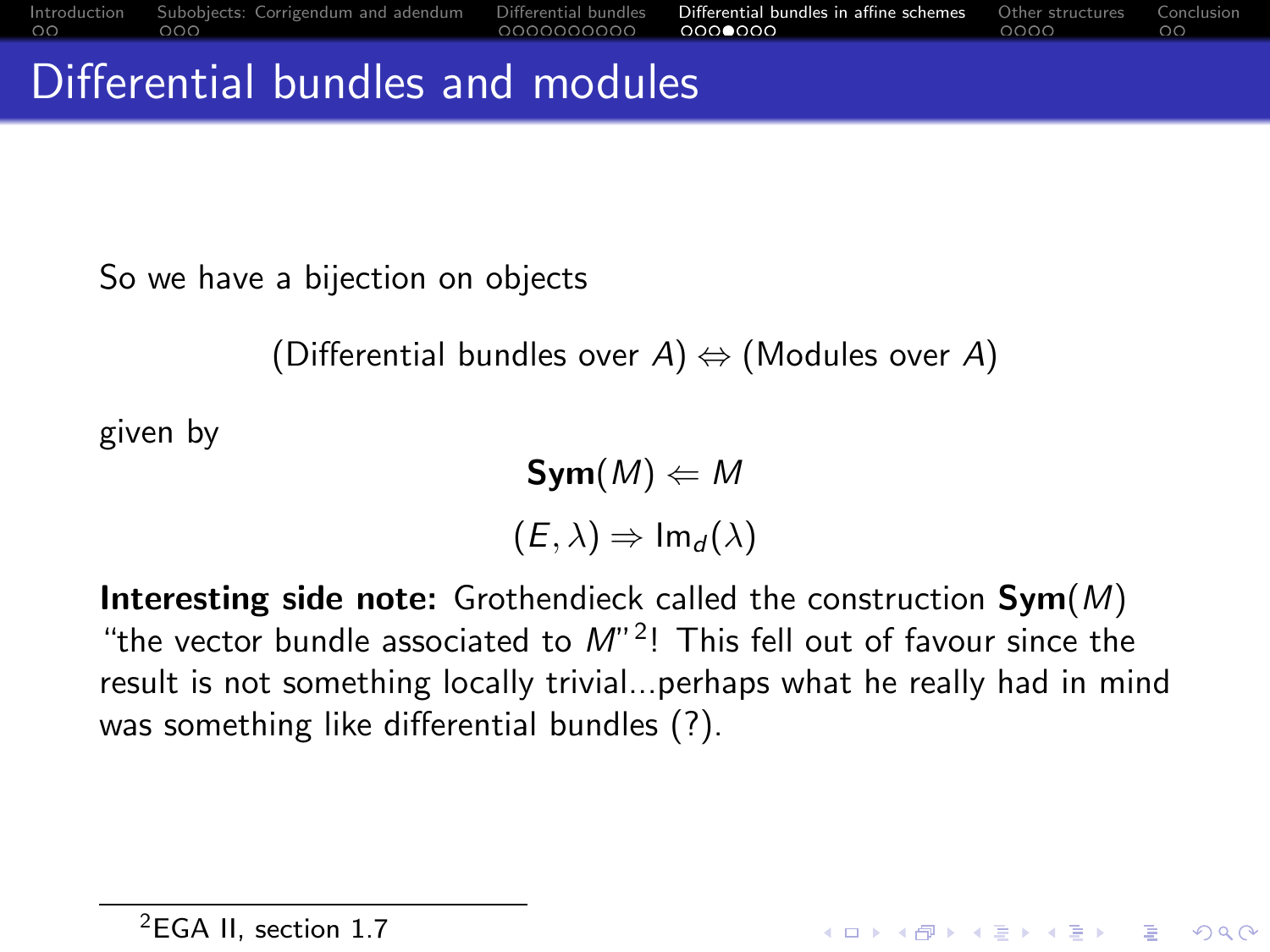<span id="page-20-0"></span>

But what about the maps? Something interesting happens:

• An A-module morphism  $f : M \rightarrow M'$  gives a cAlg<sub>R</sub> morphism

$$
\text{Sym}(f): \text{Sym}(M) \longrightarrow \text{Sym}(M')
$$

ie., a map in  $\mathit{cAlg}^{\mathit{op}}_R$ 

$$
\text{Sym}(M')\to \text{Sym}(M)
$$

• So we are actually getting a contravariant functor!

#### Theorem

For  $A \in \mathit{cAlg}_R^{\mathit{op}}$ , there is an equivalence of categories

```
(Diff. bundles over A) \cong (A-modules)<sup>op</sup>
```
**KORKARYKERKER POLO** 

I don't know of another characterization of  $A$ -modules $^{op}$ ...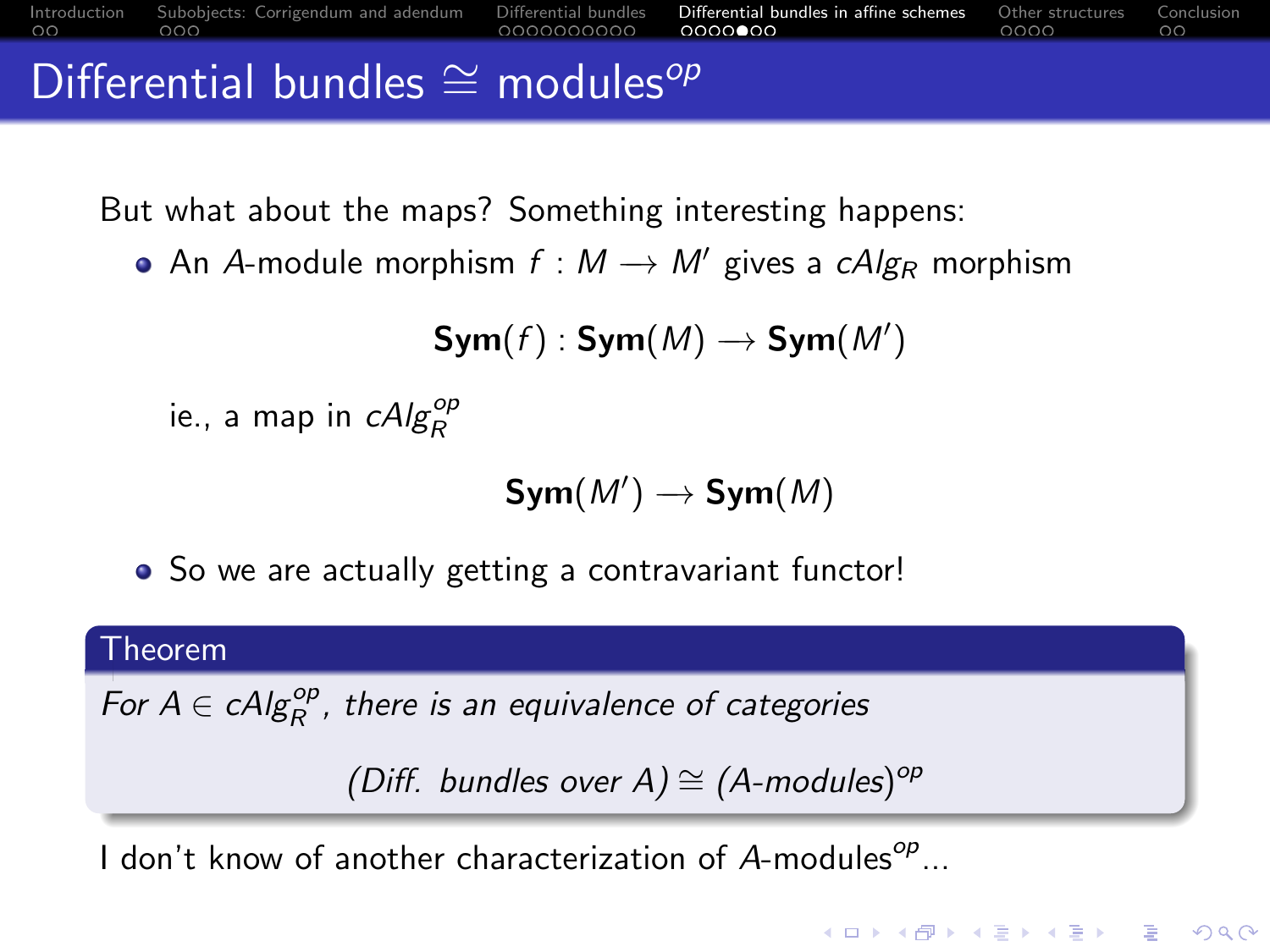<span id="page-21-0"></span>[Introduction](#page-1-0) [Subobjects: Corrigendum and adendum](#page-3-0) Differential **[Differential bundles](#page-6-0) in affine schemes** [Other structures](#page-23-0) [Conclusion](#page-27-0)<br>Other structures Conclusion structures Conclusion of **conclusion conclusion conclusion** con

### Aside: Slice tangent categories

In might seem a bit strange that we get the same differential bundles if we view  $A$  as an  $R$ -algebra or as some other  $R^{\prime}$ -algebra. But in fact all these tangent structures are just slices of a single tangent structure:

- Recall that  $cAlg_R = R/cRing$
- So  $cAlg_R^{op} = (cRing^{op})/R$
- In general, if  $(X, T)$  is a tangent category, for any M,  $X/M$  is again a tangent category
- And the tangent structure of  $cAlg_R^{op} = (cRing^{op})/R$  is indeed the slice of the tangent structure on  $(\overline{c}Ring)^{op} = cAlg_{\mathbb{Z}}^{op}$

So since differential bundles are a structure "over" an A, it's not surprising their structure is the same in different slices, and really all comes from a single tangent structure on

Affine schemes = 
$$
cRing^{op} = cAlg_{\mathbb{Z}}^{op}
$$

**KORKARYKERKER POLO**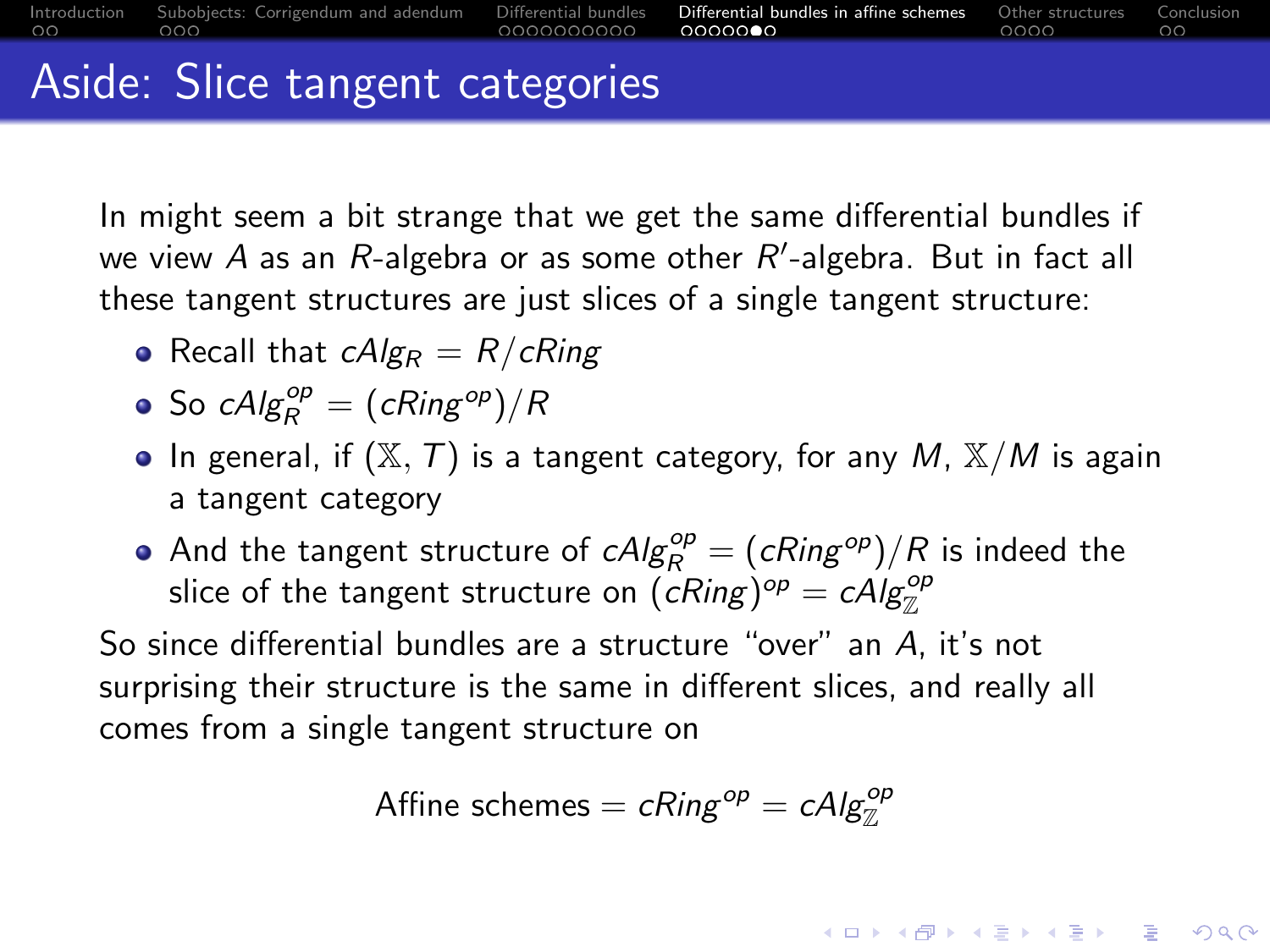## <span id="page-22-0"></span>Summing up differential bundles

To sum up:

- $\bullet$  In smooth manifolds, differential bundles  $=$  vector bundles
- In affine schemes, differential bundles  $=$  modules<sup>op</sup>

Does this make sense?

Algebraic geometers often speak of modules (or, in the more general case of schemes, quasi-coherent sheaves of modules) as an important supporting structure that plays a role like that of vector bundles for smooth manifolds.

**KORKARYKERKER POLO** 

More generally, the opposite of "algebraic" categories are "geometric" categories, so it makes sense that the opposite of R-modules is "geometric".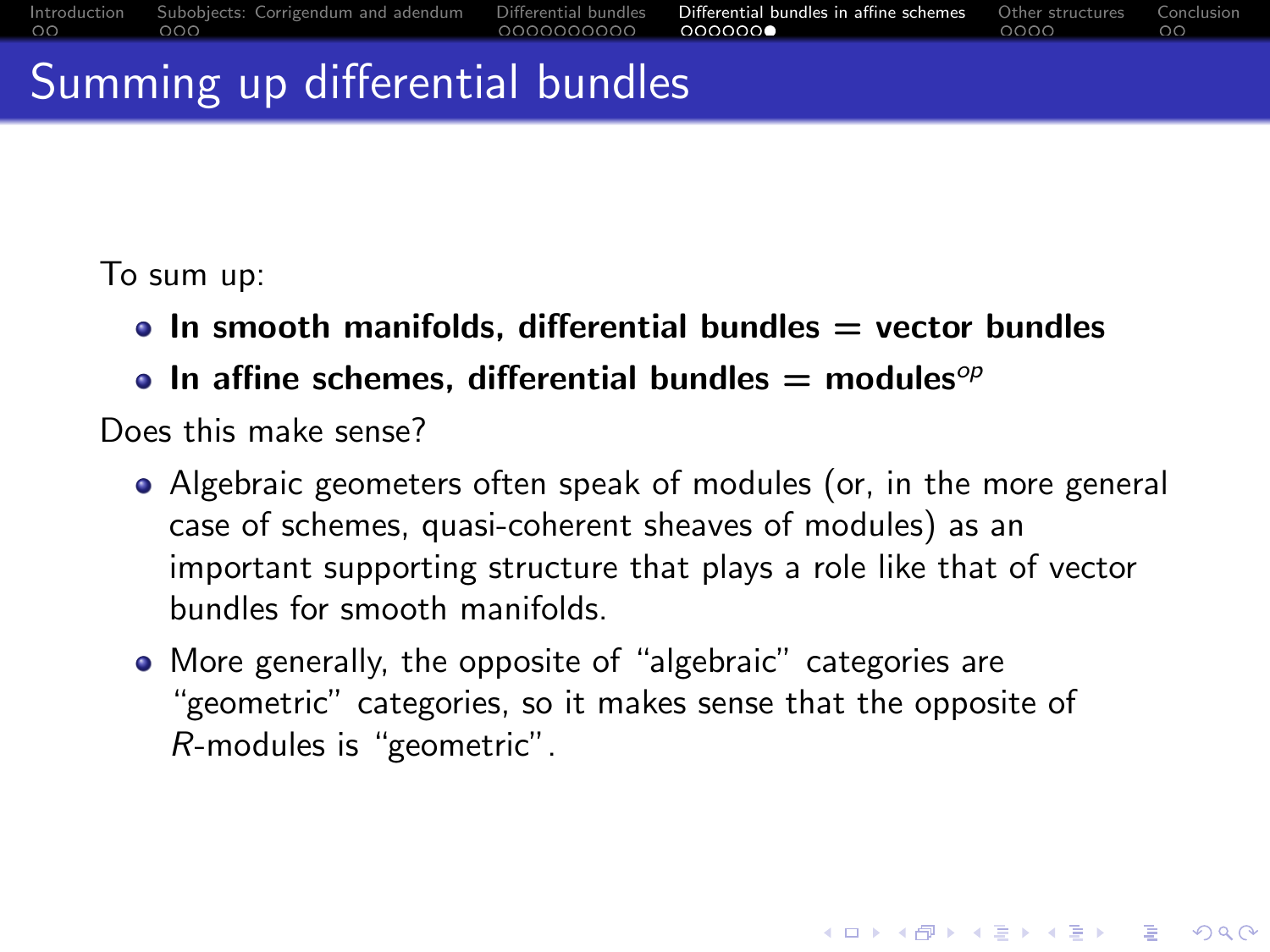<span id="page-23-0"></span>[Introduction](#page-1-0) [Subobjects: Corrigendum and adendum](#page-3-0) [Differential bundles](#page-6-0) [Differential bundles in affine schemes](#page-16-0) [Other structures](#page-23-0) [Conclusion](#page-27-0)

### Vector fields in a tangent category

A vector field is a (smooth) choice of tangent vector at each point. More precisely:

#### Definition (Rosický 1984)

If  $(X, T)$  is a tangent category, a **vector field** on an object M in X is a map  $\chi : M \to TM$  which is a section of  $p_M$ , ie.,

$$
M \stackrel{\chi}{\longrightarrow} TM \stackrel{p_M}{\longrightarrow} M
$$

is the identity on M.

A non-trivial vector field on the sphere:



**KORK EXTERNE PROVIDE**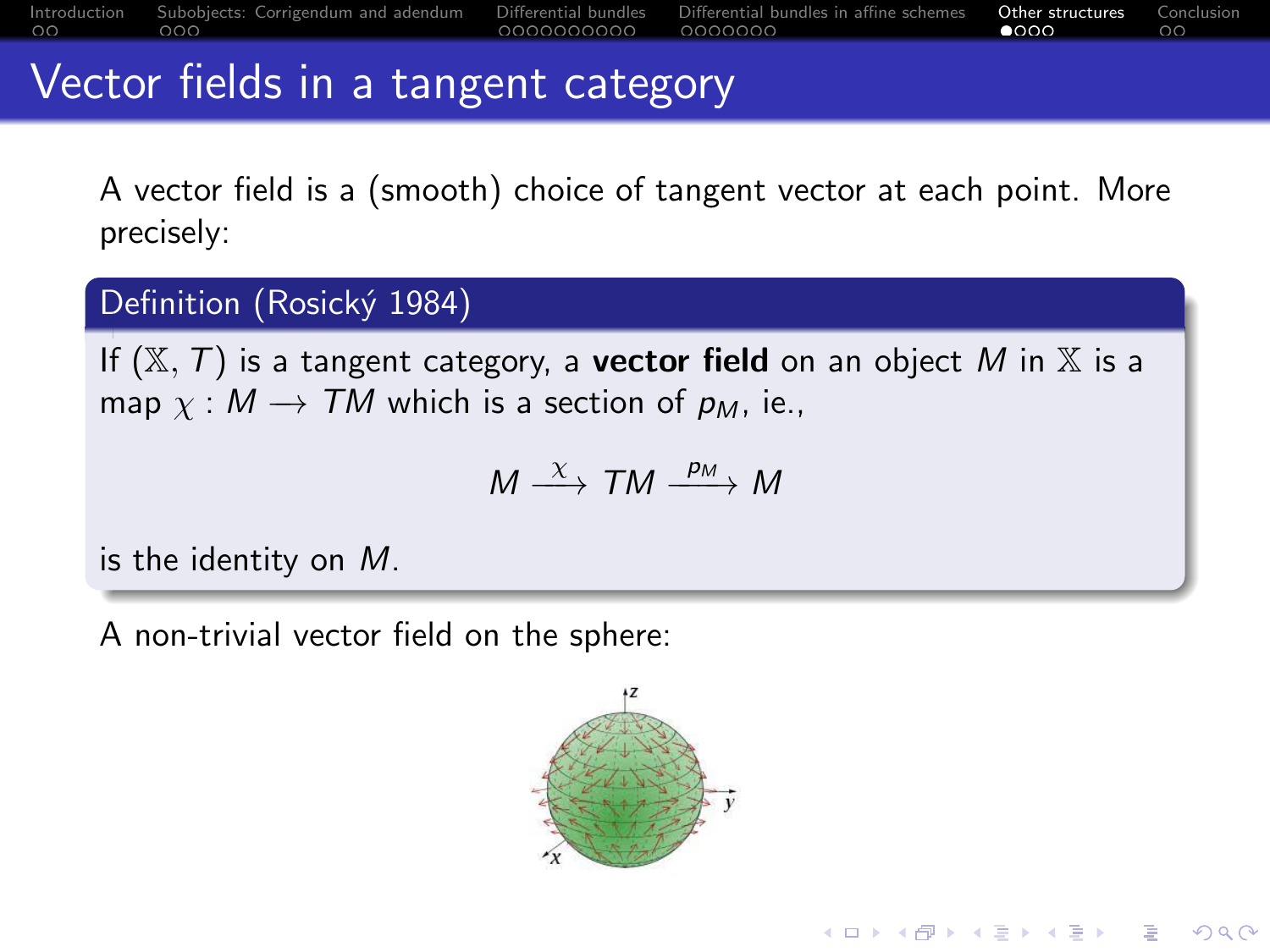<span id="page-24-0"></span>[Introduction](#page-1-0) [Subobjects: Corrigendum and adendum](#page-3-0) Differential [Differential bundles](#page-6-0) in affine schemes [Other structures](#page-23-0) [Conclusion](#page-27-0)<br>Ochemes Other structures Conclusion structures Conclusion Conclusion of Conclusion Conclusion Vector fields in  $\mathit{cAlg}_R^{\mathit{op}}$ 

What is a vector field on an affine scheme  $A \in \mathit{cAlg}_R^{\mathit{op}}$ ?

- It is an algebra map  $\chi : T\mathcal{A} \to \mathcal{A}$ , so is determined by where it sends the a and da elements.
- But since it is a section of the projection, it sends a to a. So it is entirely determined by where it sends da; let  $D(a) := \chi(da)$ .

Then

$$
D(ab) = \chi(d(ab)) = \chi(ab + bda) =
$$
  
 
$$
\chi(a)\chi(db) + \chi(b)\chi(da) = aD(b) + bD(a)
$$

and  $D$  is  $R$ -linear.

 $\bullet$  This is precisely the requirements of a **derivation**: a R-linear map  $D: A \rightarrow A$  which satisfies the Leibniz rule.

Therefore,

#### Vector fields on  $A =$  Derivations on A

**KORKARYKERKER POLO** 

Another nice connection...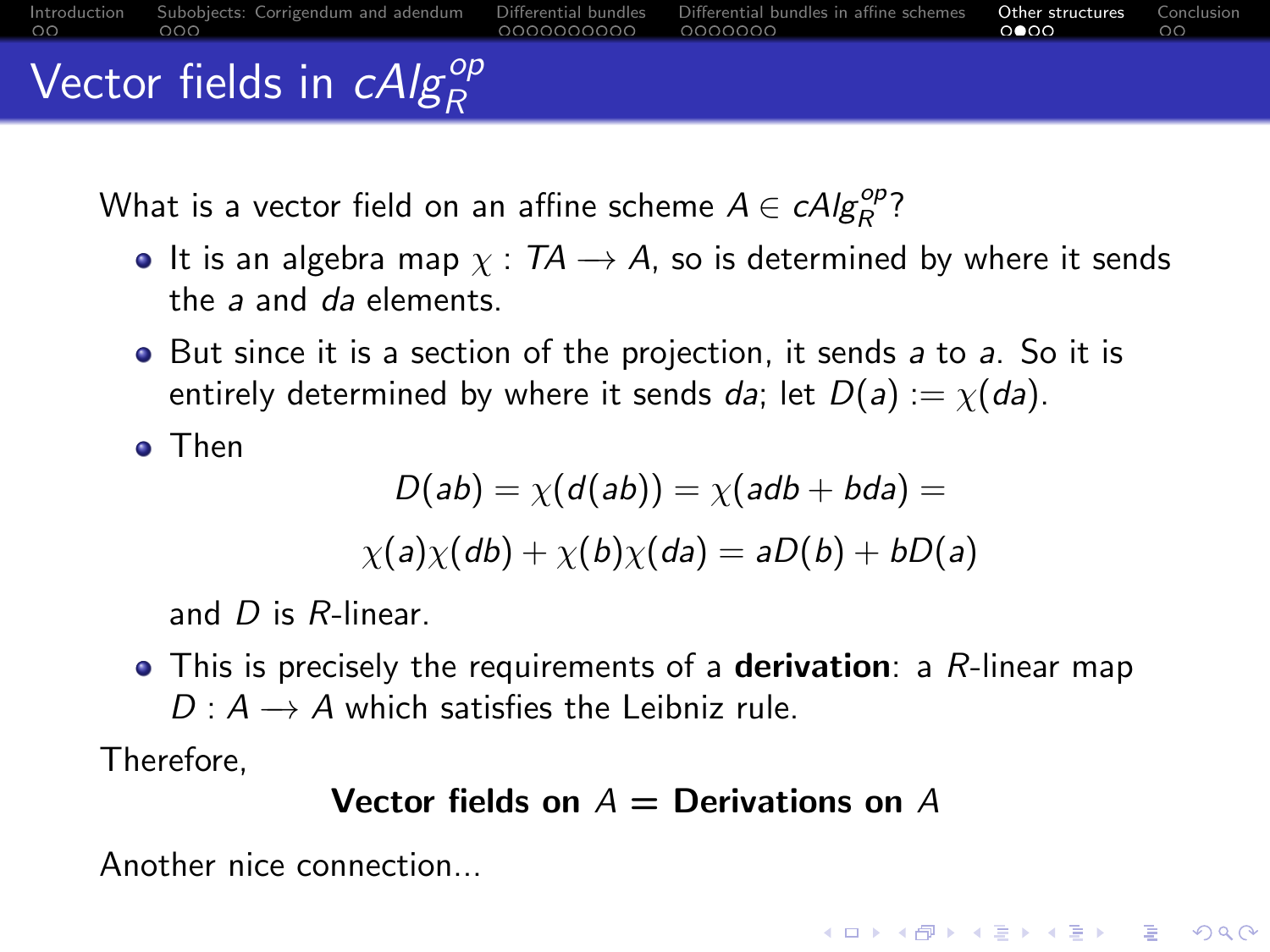<span id="page-25-0"></span>[Introduction](#page-1-0) [Subobjects: Corrigendum and adendum](#page-3-0) [Differential bundles](#page-6-0) [Differential bundles in affine schemes](#page-16-0) [Other structures](#page-23-0) [Conclusion](#page-27-0)

## Tangent category de Rham cohomology

In a tangent category  $(X, T)$ , for every differential object E, there are (two) associated cohomologies:

#### Definition (Cruttwell/Lucyshyn-Wright 2018)

For an object  $M \in \mathbb{X}$  and a differential object E, a **singular form on** M (with values in E) is a map  $\omega$  :  $T^{n}M \rightarrow E$  which is suitably multilinear and alternating. Call the set of such maps  $\Omega_n(M; E)$ .

### Theorem (Cruttwell/Lucyshyn-Wright 2018)

There is a cochain complex

$$
\Omega_0(M;E)\stackrel{d}{\longrightarrow} \Omega_1(M;E)\stackrel{d}{\longrightarrow} \Omega_2(M;E)\ldots
$$

which we will call here the tangent de Rham complex.

#### Example

In the tangent category of smooth manifolds, with  $E = \mathbb{R}$ , the tangent de Rham complex is the (ordinary) de Rham compl[ex.](#page-24-0)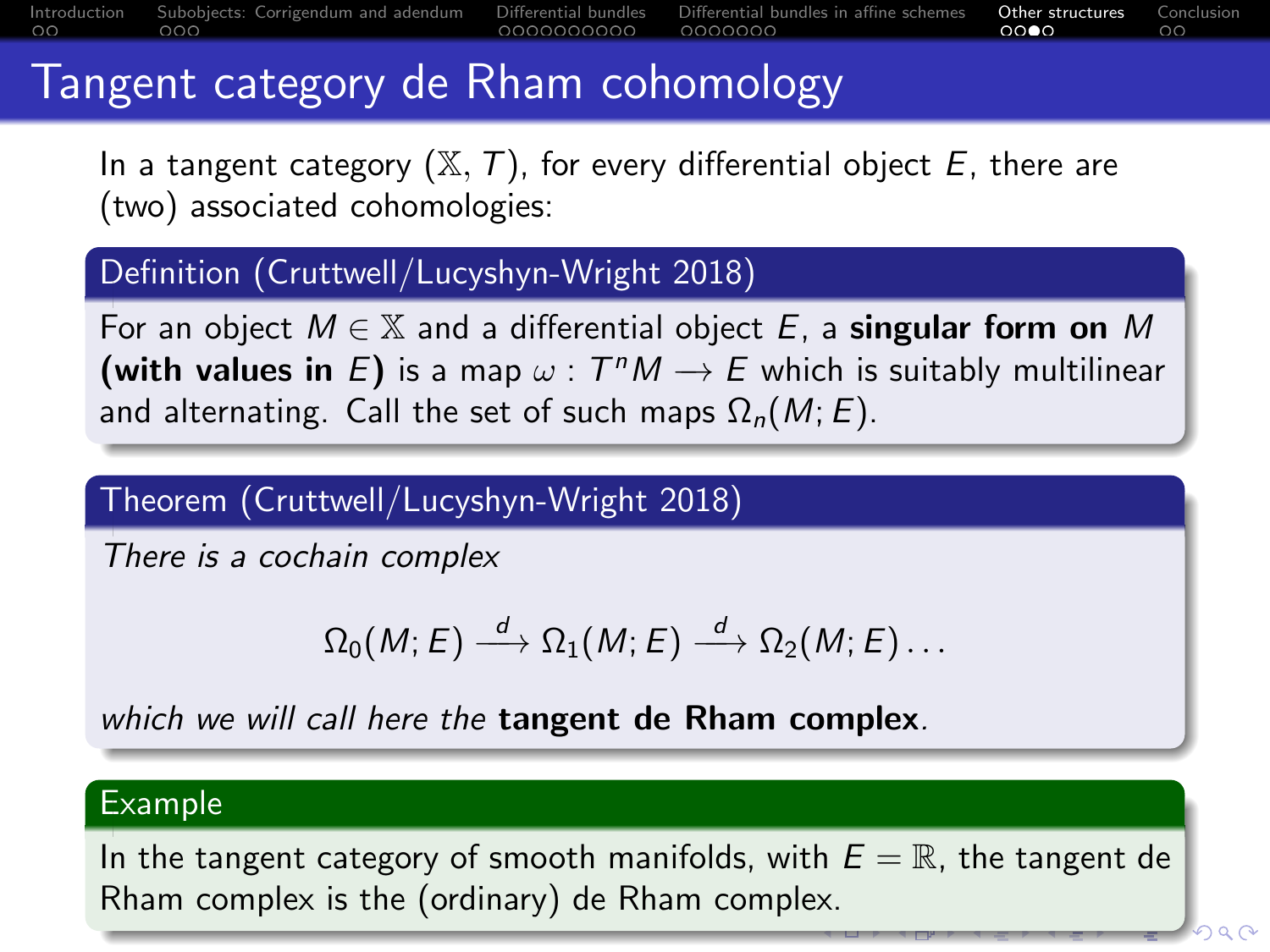<span id="page-26-0"></span>**Conjecture:** In affine schemes over R,

(Tangent de Rham with values in  $R[x]$ ) = (algebraic de Rham)

(we checked the lower terms...it seems to be just a matter of finding a clean way to write everything down...)

What about other differential objects?

- $\bullet$  If R is a field, the differential objects are all R-vector spaces; wouldn't give much new information.
- $\bullet$  But if R is not a field, there are many other possible differential objects (eg., non-free modules)...could potentially give other interesting "differential" cohomology theories for (affine) schemes.

There is also another cohomology theory in any tangent category (the cohomology of "sector" forms)...still trying to understand it even in smooth manifolds.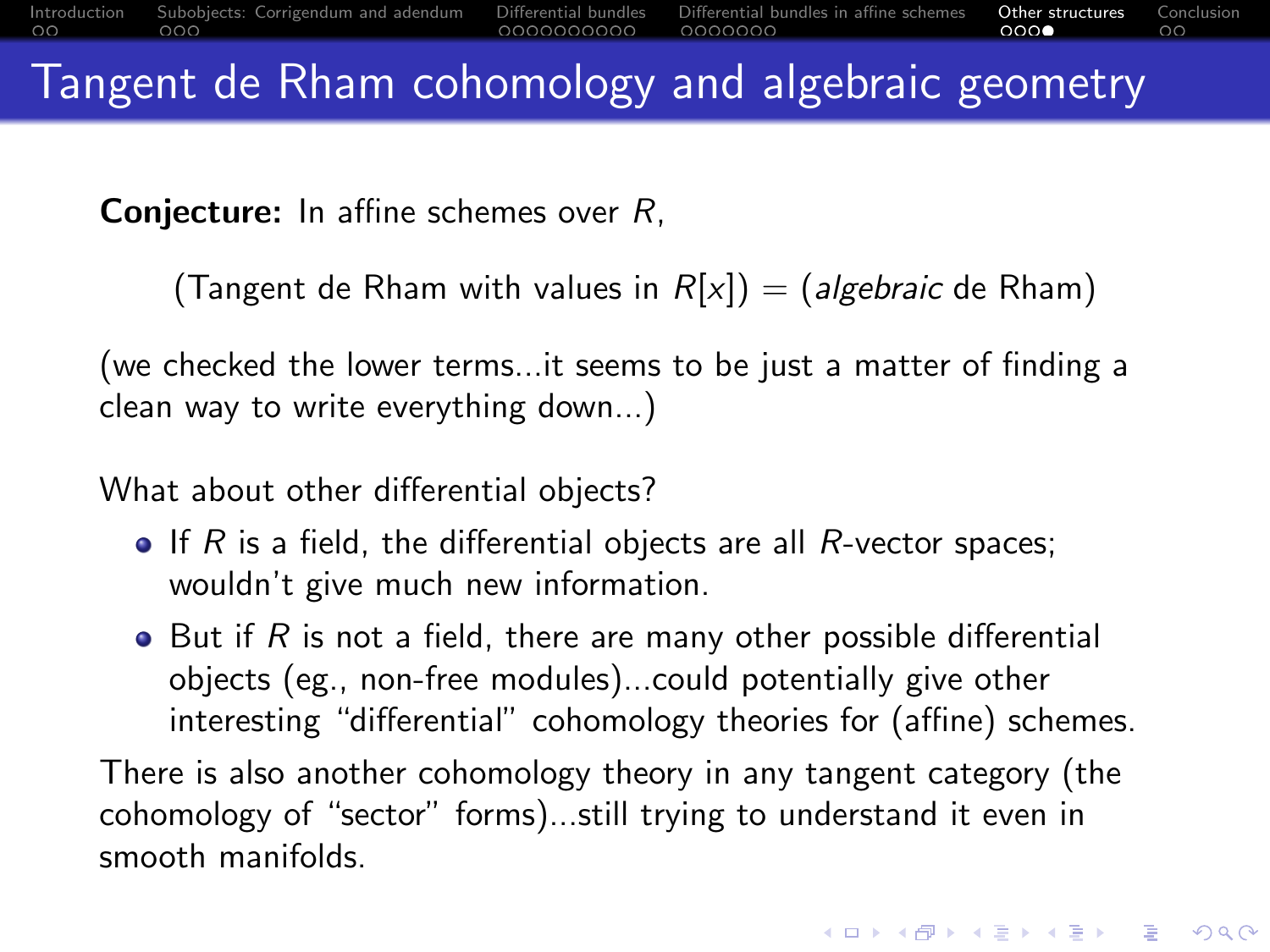<span id="page-27-0"></span>

| nn nnn | Introduction Subobiects: Corrigendum and adendum Differential bundles Differential bundles in affine schemes Other structures |  | Conclusion |
|--------|-------------------------------------------------------------------------------------------------------------------------------|--|------------|
|        | Conclusions                                                                                                                   |  |            |

Tons of things still to do!

- Connections in a tangent category: are they the same as existing notions? Not done much in algebraic geometry...
- Curve objects? (Solutions to differential equations)
- Can we define what it means for an object in tangent category to be smooth?
- Verify algebraic de Rham conjecture
- Look at tangent de Rham over other differential objects: is this related to crystalline cohomology?

And again further generalizations of this example to non-commutative geometry by Marcello...

**KORKARYKERKER POLO**